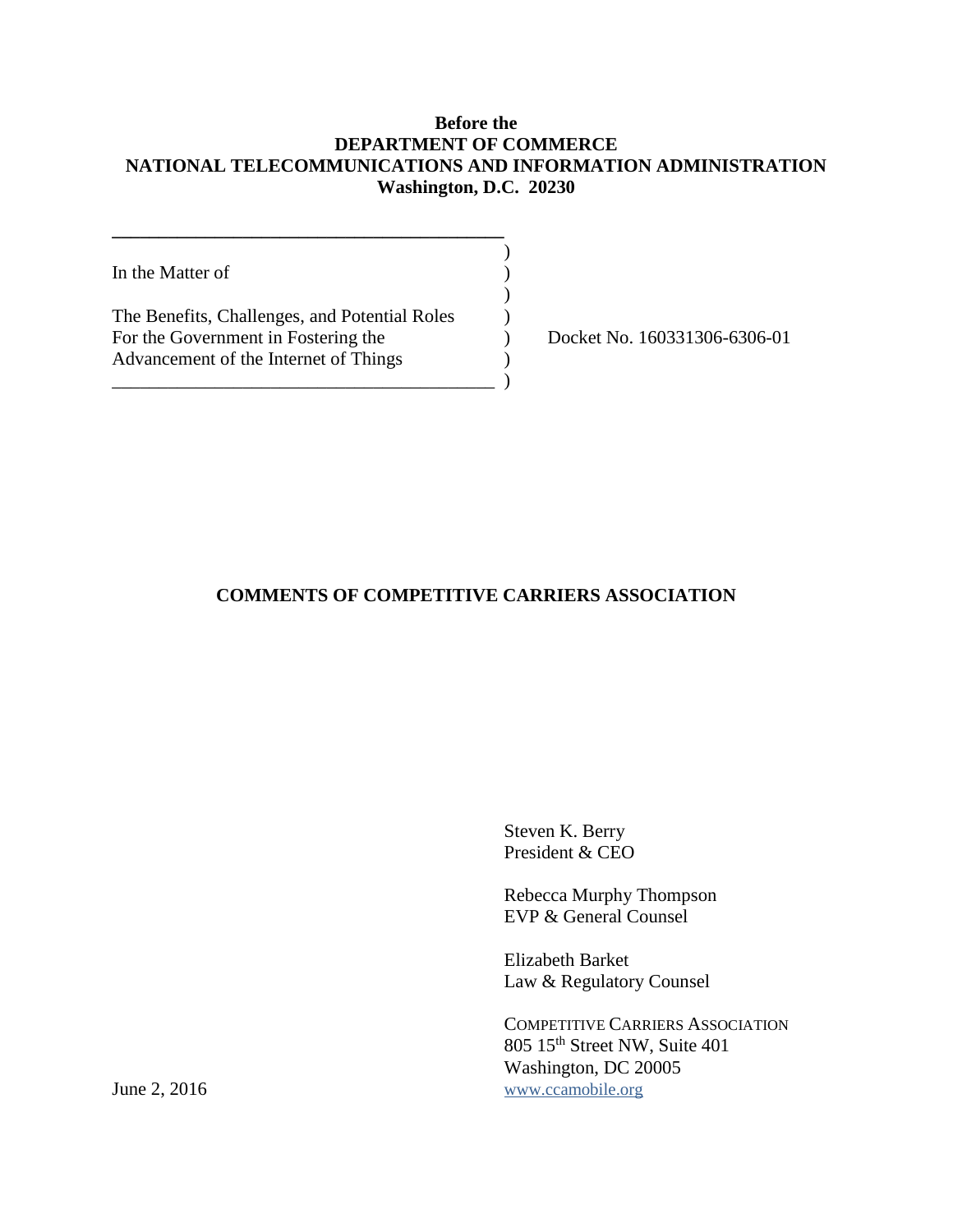# **TABLE OF CONTENTS**

## **PAGE**

| II.           |  |
|---------------|--|
| III.          |  |
| A.            |  |
| <b>B.</b>     |  |
| IV.           |  |
| $V_{\bullet}$ |  |
|               |  |
|               |  |
|               |  |
|               |  |
|               |  |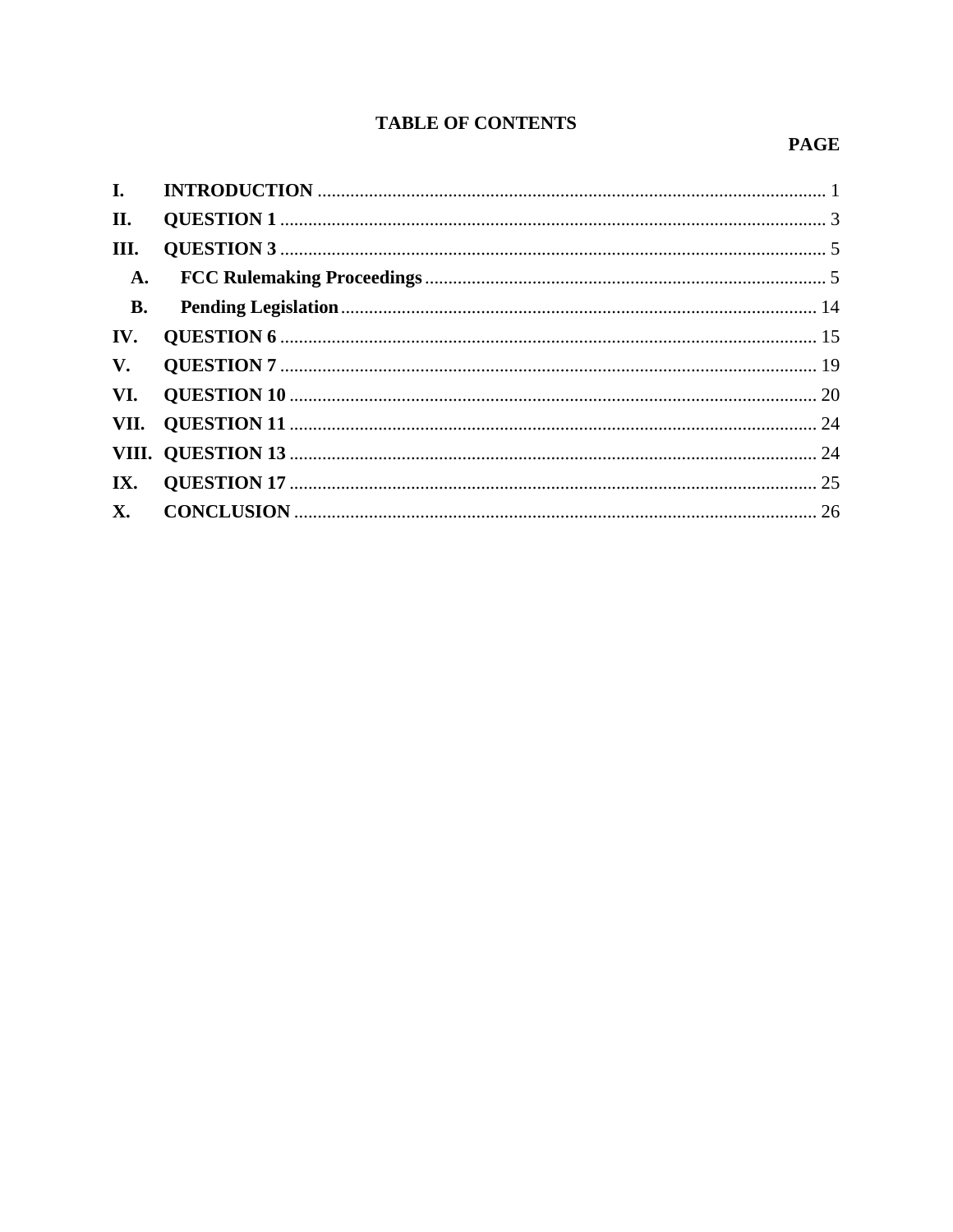## **Before the DEPARTMENT OF COMMERCE NATIONAL TELECOMMUNICATIONS AND INFORMATION ADMINISTRATION Washington, D.C. 20230**

)

)

In the Matter of  $( )$ 

The Benefits, Challenges, and Potential Roles (a) For the Government in Fostering the (a) Docket No. 160331306-6306-01 Advancement of the Internet of Things )

**\_\_\_\_\_\_\_\_\_\_\_\_\_\_\_\_\_\_\_\_\_\_\_\_\_\_\_\_\_\_\_\_\_\_\_\_\_\_\_\_\_\_**

\_\_\_\_\_\_\_\_\_\_\_\_\_\_\_\_\_\_\_\_\_\_\_\_\_\_\_\_\_\_\_\_\_\_\_\_\_\_\_\_\_ )

## **COMMENTS OF COMPETITIVE CARRIERS ASSOCIATION**

Competitive Carriers Association ("CCA") hereby submits these comments in response to the above-referenced Notice and Request for Public Comment ("Notice") released by the National Telecommunications and Information Administration ("NTIA").<sup>1</sup> The Notice solicits comment on the benefits, challenges, and potential roles for the government in fostering the advancement of the Internet of Things ("IoT"). CCA focuses its comments to address questions one, three, six, seven, ten, eleven, thirteen and seventeen of the Notice, regarding needed technology and infrastructure to support the IoT, as well as policy suggestions that would better enable competitive carriers to prepare for the deployment and development of ubiquitous IoT use.

## **I. INTRODUCTION**

 $\overline{a}$ 

<span id="page-2-0"></span>CCA is the nation's leading association for competitive wireless providers and stakeholders across the United States. CCA's membership includes nearly 100 competitive

<sup>&</sup>lt;sup>1</sup> *The Benefits, Challenges, and Potential Roles for the Government in Fostering the Advancement of the Internet of Things*, Docket No. 160331306-6306-01, Notice, Request for Public Comment, 71 FR 19956 (Apr. 6, 2016) (the "Notice").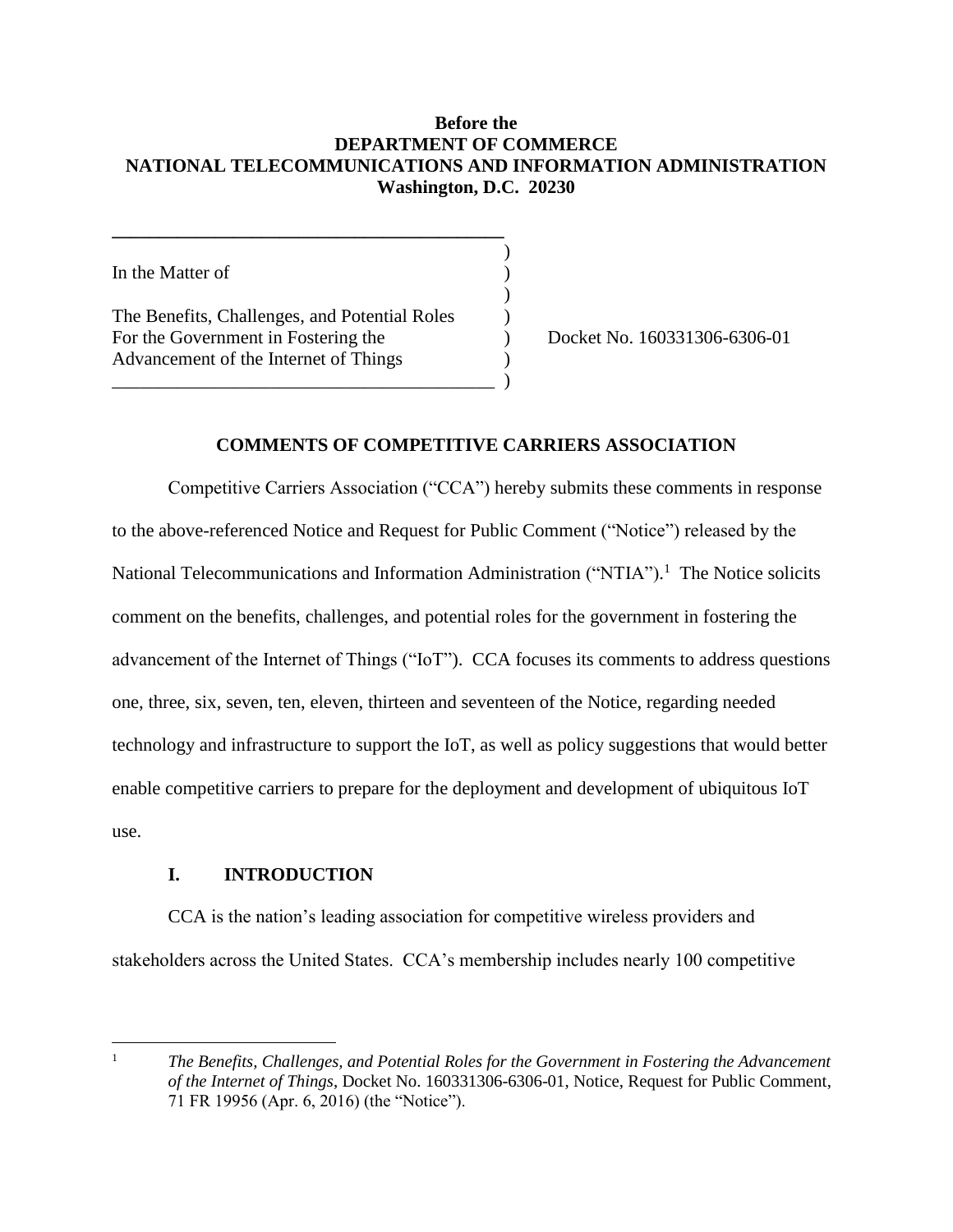wireless providers ranging from small, rural carriers serving fewer than 5,000 customers to regional and national providers serving millions of customers. CCA also represents approximately 200 associate members including vendors and suppliers providing products and services throughout the mobile communications supply chain. CCA and its members have played, and will continue to play, a significant role in competitively-priced IoT use, especially in rural areas where competitive carriers are often the sole wireless broadband provider. Indeed, competitive carriers drive innovative use of wireless broadband technologies, like the IoT, out of competitive necessity and discipline the services market, which is dominated by the two largest carriers.<sup>2</sup>

It is therefore critical for government actors to account for the needs of competitive mobile carriers when considering the policy implications of IoT. Preparing for further proliferation of IoT applications (in particular, fostering the best technological and policy environment in which to deploy next generation networks capable of supporting IoT) has played a major role in shaping CCA's ongoing advocacy.

As NTIA, the Federal Communications Commission (the "FCC" or "Commission") and other government agencies continue to build the groundwork for 5G networks and IoT deployment, these agencies should provide for flexible rules and policies designed to withstand a changing technological environment. In many cases, IoT technologies are only in the testing phase, and the industry is far from developing "best practices" or deploying 5G networks capable of supporting the fast, dense data flows expected to define IoT. In the past year specifically the

 $\overline{2}$ <sup>2</sup> *Annual Report and Analysis of Competitive Market Conditions With Respect to Mobile Wireless, Including Commercial Mobile Services*, Eighteenth Report, 30 FCC Rcd 14515 ¶ 10 (2015) ("Eighteenth Report*"*) ("[N]on-nationwide service providers are important sources of competition in rural areas, enhancing competitive choices for consumers in the mobile wireless marketplace, and helping to promote deployment").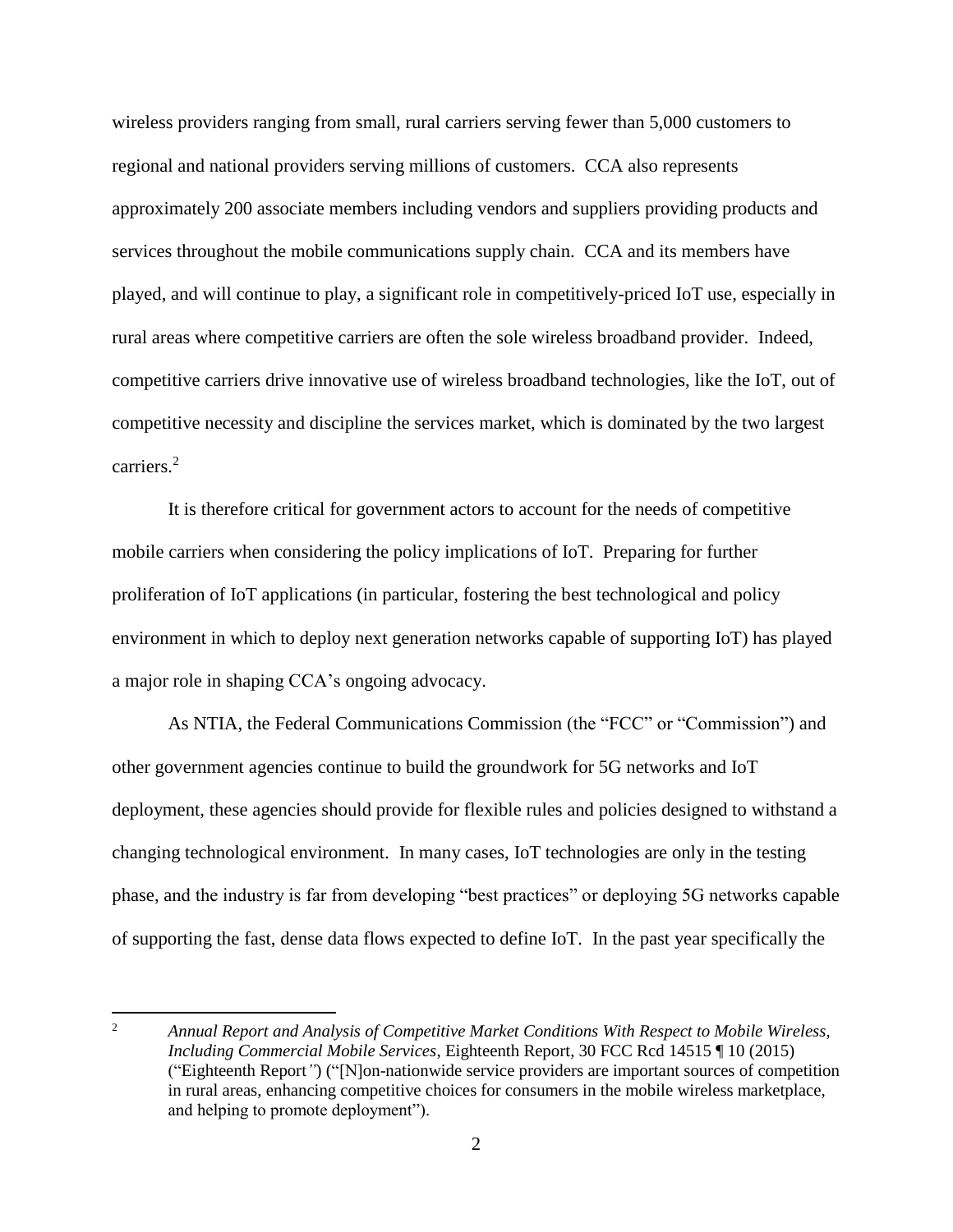Commission has taken several steps to lay the foundations for IoT and 5G deployment. Most important among those steps are the Commission's proceedings to reform the business data services ("BDS") market (also referred to as the special access market)<sup>3</sup> and to develop millimeter wave ("mmW") allocations and licensing rules.<sup>4</sup> The Commission also has taken steps to address infrastructure-related impediments to IoT deployment by suggesting a streamlined permit approval process for small cell technologies widely accepted as 5G conduits.<sup>5</sup> Further, in the last few months, the Commission began a number of proceedings designed to free up new 5G-capable spectrum, either through innovative sharing arrangements or altering rules to allow more productive spectrum utilization.<sup>6</sup>

In adopting forward-looking policies, CCA urges relevant government agencies to foster an environment that allows competitive carriers the flexibility to innovate without creating unnecessary burdens and disincentives that could stifle competition, innovation and investment.

 $\overline{a}$ 

<sup>5</sup> *Wireless Telecommunications Bureau Seeks Comment on Proposed Amended Nationwide Programmatic Agreement for the Collocation of Wireless Antennas*, Public Notice, WT Docket No. 15-180, DA 16-519 (rel. June 13, 2016).

<sup>3</sup> *Business Data Services in an Internet Protocol Environment,* WC Docket No. 16-143, *et al.*, Tariff Investigation Order and Further Notice of Proposed Rulemaking, FCC-16-54 (2016) ("BDS Order and FNPRM").

<sup>4</sup> *Use of Spectrum Bands Above 24 GHz For Mobile Radio Services*, GN Docket No. 14-177, *et al.*, Notice of Proposed Rulemaking, 30 FCC Rcd 11878 (2015) ("SF NPRM").

<sup>6</sup> *See, e.g., Comment Sought on Ligado's Modification Applications*, Public Notice, IB Docket Nos. 11-109 &12-340, DA 16-442 (rel. Apr. 22, 2016); *see also Comment Sought to Update the Record on Ligado's Request that the Commission Initiate a Rulemaking to Allocate the 1675-* 1680 MHz Band for Terrestrial Mobile Use Shared with Federal Use, Public Notice, RM-11681, DA 16-443 (rel. April 22, 2016); *see also Amendment of the Commission's Rules with Regard to Commercial Operations in the 3550-3650 MHz Band*, GN Docket No. 12-354, Order on Reconsideration and Second Report and Order, FCC 16-55 (rel. May 2, 2016); *see also Consumer & Governmental Affairs Bureau Reference Information Center Petition for Rulemakings Filed,* Public Notice, Report No. 3042 (rel. May 9, 2013) (Petition for Rulemaking to Permit MVDDS Use of the 12.2-12.7 GHz Band for Two-Way Mobile Broadband Service).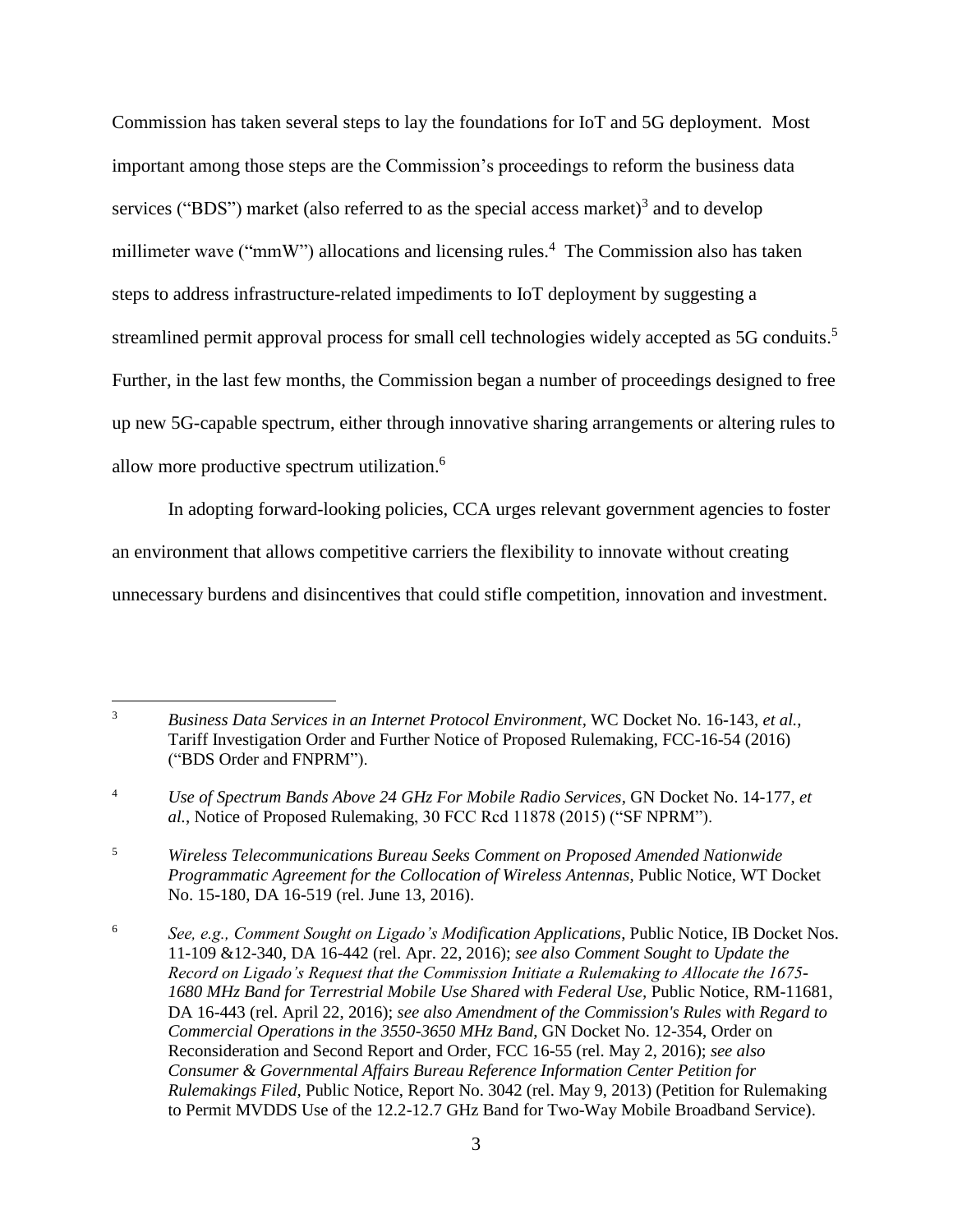Fostering a competitive landscape is critical to ensure that all consumers are able to participate in IoT regardless of geography, service provider or social economic status.

## <span id="page-5-0"></span>**II. QUESTION 1: Are the challenges and opportunities arising from IoT similar to those that governments and societies have previously addressed with existing technologies, or are they different, and if so, how?**

While certain issues raised in anticipation of 5G and IoT are unique, legislators and policymakers should address similar—if not identical—core issues with every tectonic shift in telecommunications technology. That is: developing useful technical parameters, ensuring a competitive market, ensuring all Americans (not just those living in metropolitan and/or prosperous areas) have access, and that providers have the tools to cost-effectively deploy new technologies and networks supporting them. In the past, government has struggled with these concerns, particularly with respect to ensuring competitive carriers have the tools and resources to compete with the largest two providers. While competitive carriers often create innovative service options out of necessity, there is much government can do to enable competitive carriers to further build IoT-capable networks in unserved or underserved areas.

For instance, some competitive carriers are still striving to deploy 3G-based networks, much less 4G and 5G networks, in part due to poor policies or unforeseen results like early inequitable distribution of spectrum resources (including the free distribution of cellular licenses to early dominant providers), allowing device exclusivity for fragmented device access, allowing increased consolidation of the telecommunications industry, failure at the outset to ensure interoperability within spectrum bands, indirect permissive price gouging, and lack of oversight of the various anti-competitive practices of larger carriers. These actions (or inactions) have hindered the ability of competitive carriers to compete and innovate. The governmental policies must change going forward to ensure that consumers in all geographic areas are able to benefit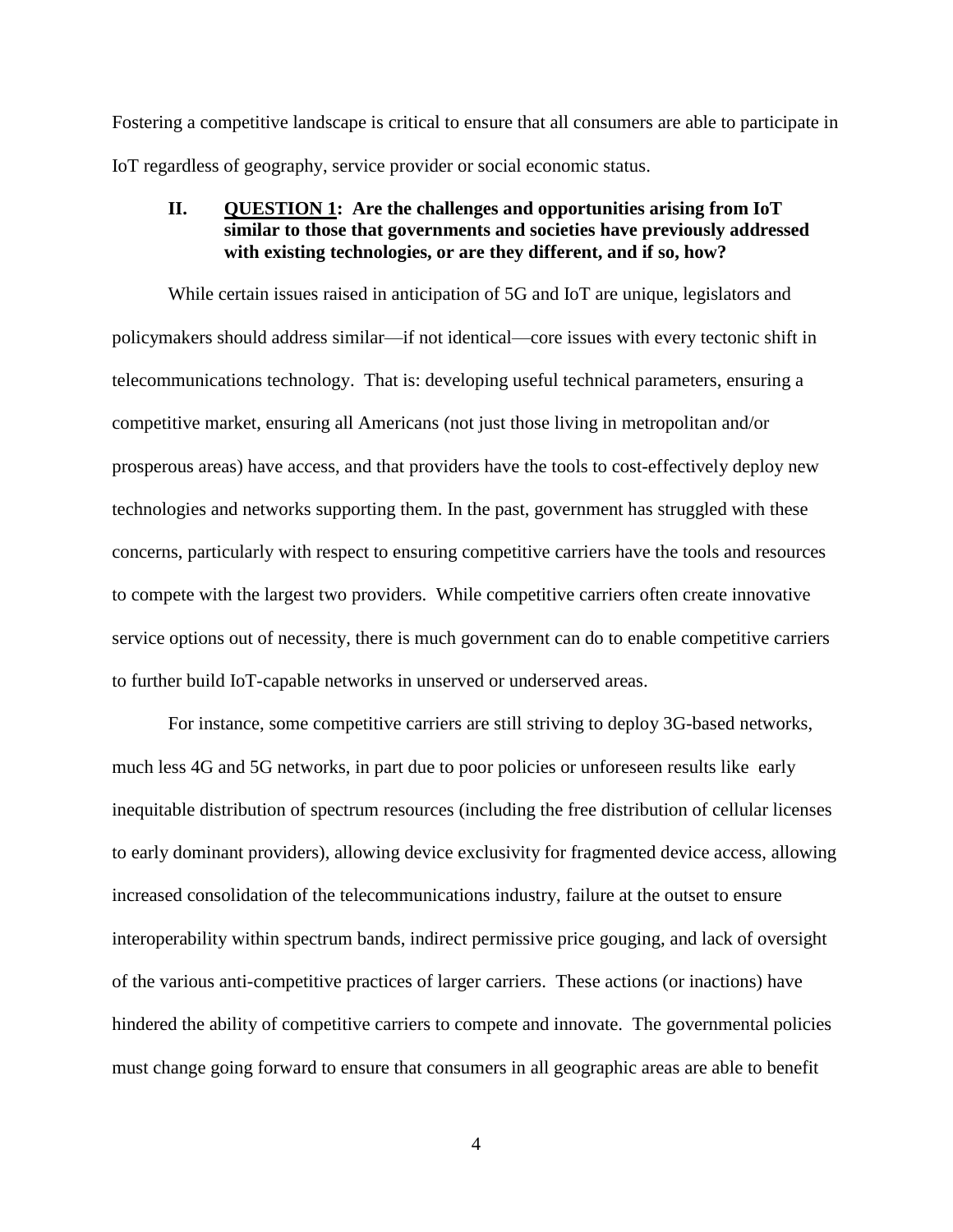from IoT applications like m-health, precision agriculture, industrial IoT, m-commerce, and connected learning.

**Recommendation:** The government must "set the stage" for meaningful 5G and IoT deployment by numerous providers, not just the largest providers. The government should foster policies that create a level playing field where competitive carriers can effectively compete and innovate by releasing more spectrum with added clear and concise aggregation policies, continuing to address network deployment procedures that ease infrastructure construction, promoting equitable Universal Service Fund policies, and support interoperable device availability. Providing competitive carriers with the necessary tools to deploy and develop IoT will result in expansive innovation and competition across the broadband ecosystem.

### <span id="page-6-0"></span>**III. QUESTION 3: With respect to current or planned laws, regulations and/or policies that apply to IoT:**

**3(a): Are there examples that, in your view, foster IoT development and deployment, while also providing an appropriate level of protection to workers, consumers, patients, and/or other users of IoT technologies?** 

## **3(b): Are there examples that, in your view, unnecessarily inhibit IoT development and deployment?**

There are numerous proceedings currently before the FCC, as well as critical legislation before Congress, that will set parameters for various spectrum and wireline resources largely regarded as integral for 5G network deployment and IoT advances. Missteps or delay in these foundational rulemakings may inhibit competitive IoT adoption, especially in in rural and hardto-serve areas, if governmental entities ignore past decisions that truncated the ability of nondominant mobile carriers to compete in the current mobile wireless ecosystem.

#### **A. FCC Rulemaking Proceedings**

<span id="page-6-1"></span>Rules promulgated by the FCC will have a large impact on the realization of ubiquitous 5G and IoT deployment. The FCC is already considering proposals in a number of proceedings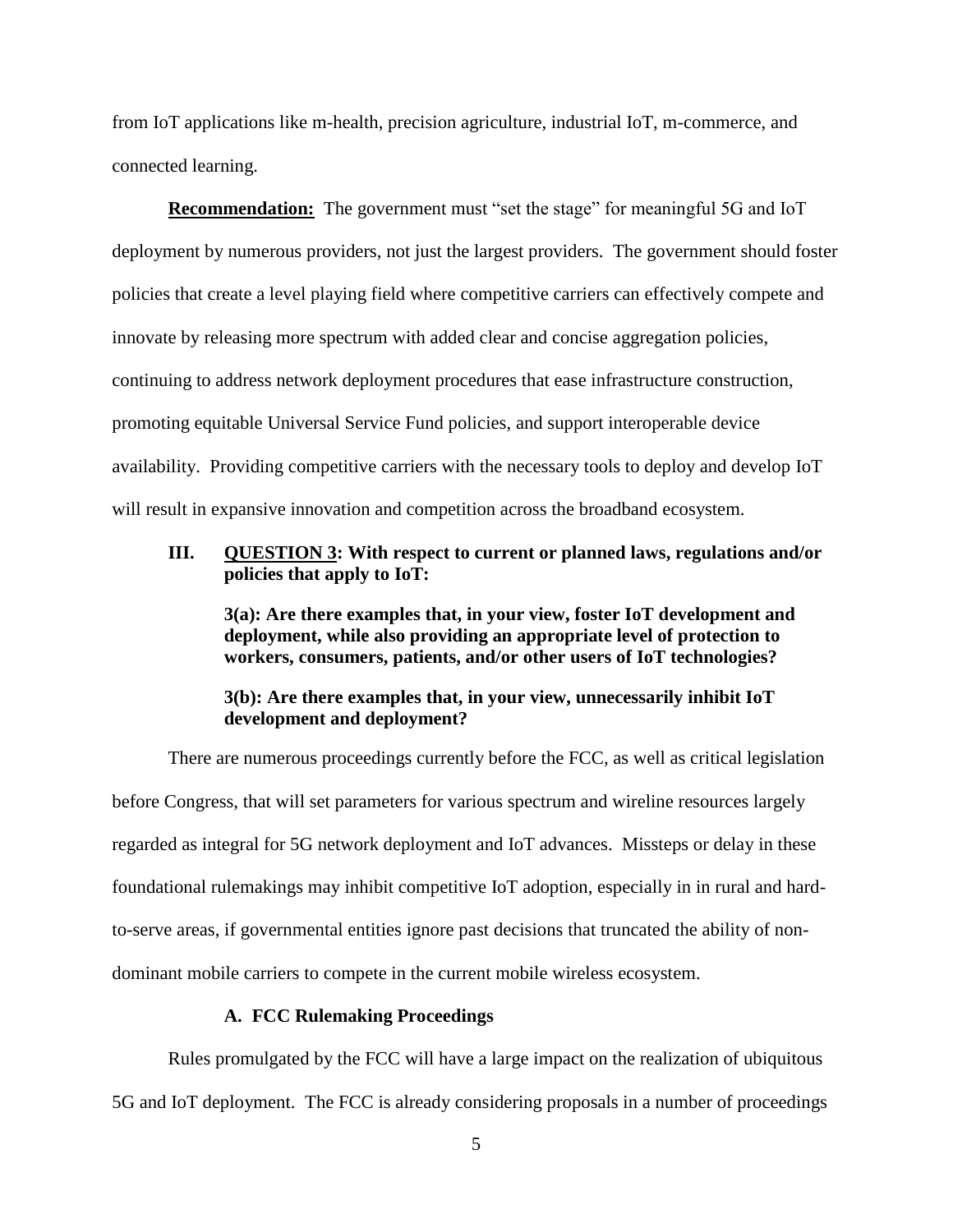that have the potential to either foster, or unnecessarily inhibit, IoT development and deployment.

Spectrum Frontiers. The Commission's "*Spectrum Frontiers*" proceeding seeks to identify spectrum bands above 24 GHz that appear to be suitable for mobile broadband, and other operations like satellite and fixed use.<sup>7</sup> Specifically, the Commission seeks to develop service rules governing use of viable millimeter wave ("mmW") bands, as well as policies governing the manner in which this high-band spectrum will become available to potential licensees. This is a fast moving proceeding as FCC Chairman Tom Wheeler has stated the FCC will act on this proceeding "this summer."<sup>8</sup> CCA and members have filed substantive comments in this proceeding and have otherwise urged the Commission to prioritize the adoption of rules that do not give the largest carriers a monopoly on 5G and IoT deployment.

CCA supports the Commission's efforts to make mmW spectrum available for mobile broadband use, both on a licensed and unlicensed basis.<sup>9</sup> mmW bands are important for both mobile and fixed use supporting 5G services.<sup>10</sup> These bands can also provide important backhaul links that will be needed if small cell and 5G mobile deployment is to succeed.<sup>11</sup> It is

 $7$  SF NPRM.

<sup>8</sup> Statement of Tom Wheeler, Chairman, Fed. Commc'n Comm'n, "Oversight of the Federal Communications Commission," before the Committee on Commerce, Science, and Transportation, United States Senate (Mar. 2, 2016) *available at*  [http://www.commerce.senate.gov/public/\\_cache/files/568a06d6-a951-456f-bbf4-](http://www.commerce.senate.gov/public/_cache/files/568a06d6-a951-456f-bbf4-%095cf3968afb84/6B3C4C06CFE5CDE9FC07C5D8AE1A0522.chairman-wheeler-final-testimony-%093-2-16-scc.pdf) [5cf3968afb84/6B3C4C06CFE5CDE9FC07C5D8AE1A0522.chairman-wheeler-final-testimony-](http://www.commerce.senate.gov/public/_cache/files/568a06d6-a951-456f-bbf4-%095cf3968afb84/6B3C4C06CFE5CDE9FC07C5D8AE1A0522.chairman-wheeler-final-testimony-%093-2-16-scc.pdf)[3-2-16-scc.pdf.](http://www.commerce.senate.gov/public/_cache/files/568a06d6-a951-456f-bbf4-%095cf3968afb84/6B3C4C06CFE5CDE9FC07C5D8AE1A0522.chairman-wheeler-final-testimony-%093-2-16-scc.pdf)

<sup>&</sup>lt;sup>9</sup> *See Reply Comments of Competitive Carriers Association, GN Docket No. 14-177, 2-4 (filed)* Feb. 26, 2016) ("CCA Reply Comments to SF NPRM").

<sup>10</sup> It is likely that many 5G services will be fixed, providing links for IoT devices. *See generally* Sprint Reply Comments to SF NPRM (filed Feb. 26, 2016).

<sup>11</sup> *See id.* at 2-3.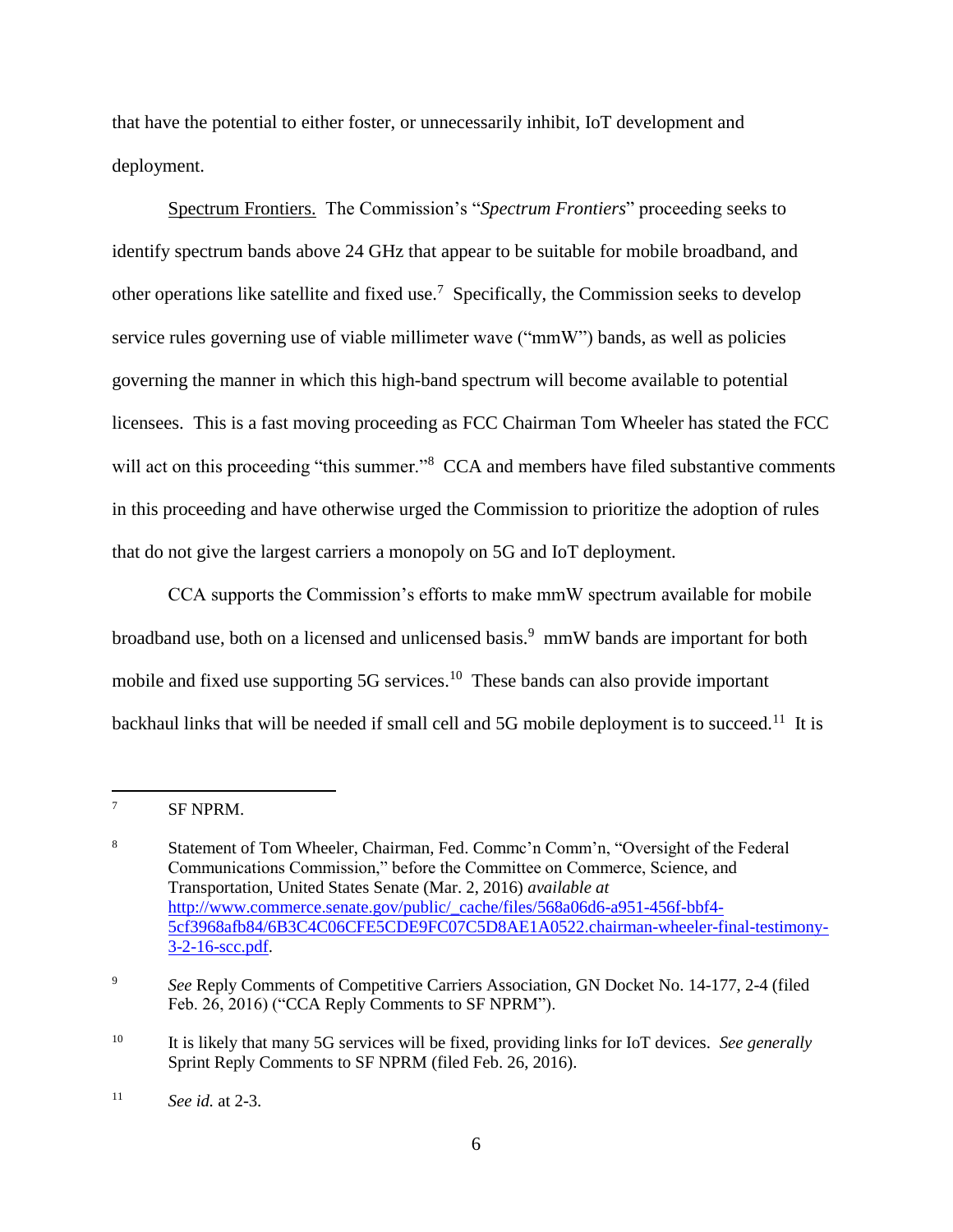important for the Commission to adopt flexible prospective licensing and procedural rules for above 24 GHz spectrum so as to incentivize meaningful utilization of this spectrum, such as: a ten year license terms, county-sized Partial Economic Area-sized ("PEA") license areas, a "substantial service" performance requirement, and an interoperability requirement across contiguous bands of spectrum.<sup>12</sup> The adoption of such proposals would certainly foster IoT development and deployment, particularly for competitive carriers.

Whether and how the Commission addresses spectrum aggregation rules for upper mmW bands will have a great impact on which mobile carriers lead in 5G networks and the IoT. CCA has previously expressed concerns over the dangers of spectrum consolidation in the hands of two providers; such a practice is anti-competitive and difficult to correct once entrenched.<sup>13</sup> Indeed, spectrum consolidation jeopardizes 5G and IoT by rendering the broadband market less competitive, <sup>14</sup> which means fewer choices for consumers, more expensive rates and less innovation. To that end, the Commission must take steps to actively discourage consolidation in the upper mmW band to ensure that rural and non-urban Americans have equal access to IoT technology as those in major markets.

In addition, the Commission's treatment of interoperability concerns in the *Spectrum Frontiers* proceeding will impact IoT. Interoperability is important for competitive carriers that face significant challenges in obtaining the latest feature-rich devices that are also compatible with their network configurations. For example, Samsung Electronics North America's

<sup>12</sup> *See* CCA Reply Comments to SF NPRM at 3.

<sup>13</sup> *See id.* at 17-18.

<sup>14</sup> *See* Comments of Competitive Carriers Association, GN Docket No. 15-191 (filed Sept. 15, 2014); Reply Comments of Competitive Carriers Association, GN Docket No. 15-191 (filed Sept. 30, 2014).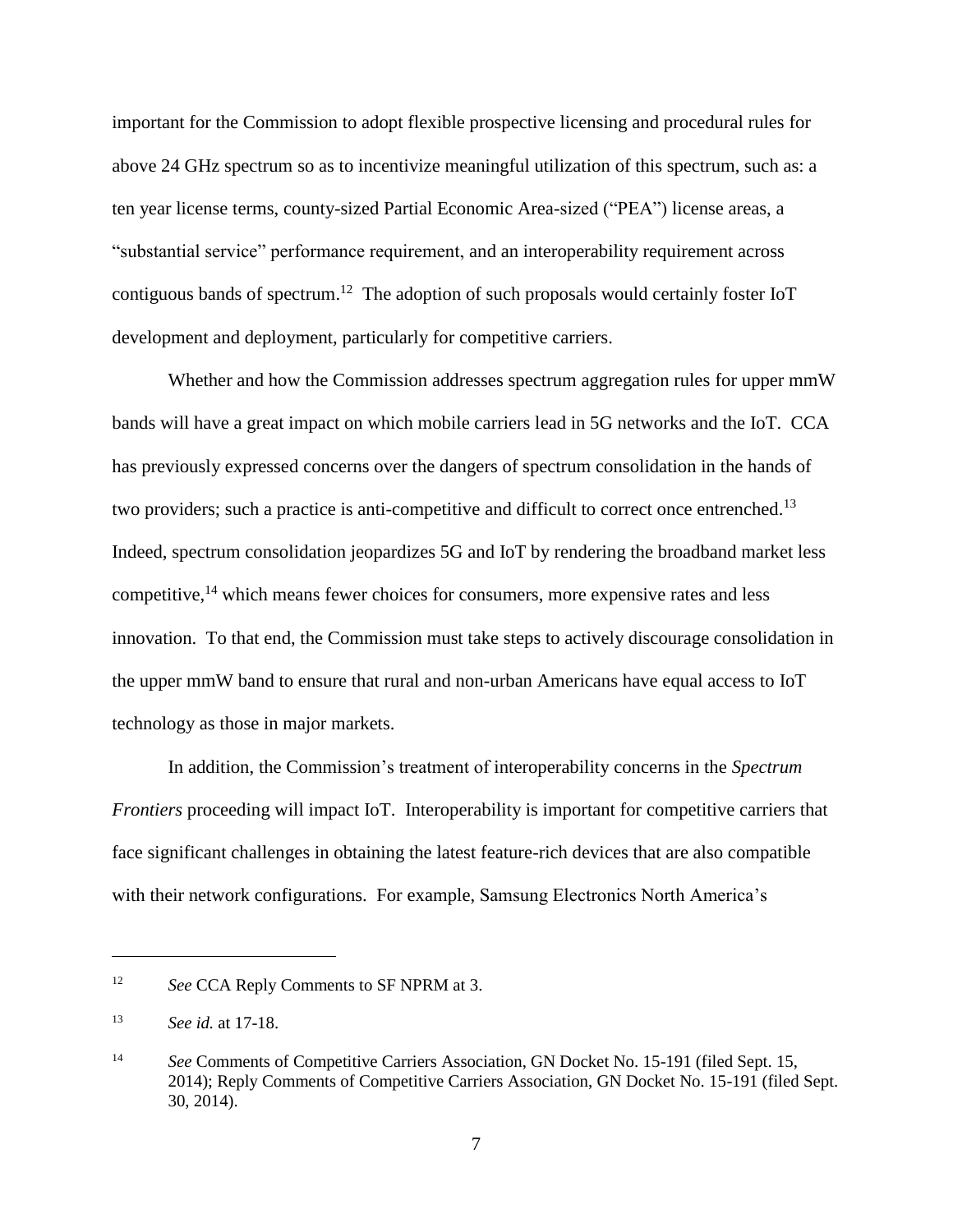("Samsung") latest offerings, the Galaxy S7 and Galaxy S7 edge devices, were released to Tier 1 GSM carriers at least two months before non-Tier I GSM carriers. In the meanwhile, non-Tier I GSM carriers were forced to source alternative versions of the device. As a result of this practice, rural consumers were prevented from accessing the Samsung's most advanced devices at comparable rates and at the same time as urban consumers. It is unacceptable that certain pockets of America are perpetually left behind with respect to using the latest and greatest technologies, including IoT devices configured to operate on these upper mmW bands. Further, as the IoT becomes more ubiquitous, it will become increasingly important for consumers to dependably use their IoT devices in any location (for example, when traveling) on any network; further, consumers should be able to expect reliable device-to-device communication. From the carriers' perspective, as IoT deployment drives an increase in the volume of "smart" devices, interoperability would enable BIAS providers to select the best equipment from different manufacturers based on price and performance rather without having to worry about underlying network issues, or without having to negotiate new terms and conditions of use.

Thus, the Commission must continue to require interoperability in a manner that precludes the two largest carriers from using their market power to limit certain equipment and bands to themselves. Such actions occurred in the 700 MHz band, and severely limited the ability of competitive carriers to put purchased spectrum to its highest and best use while stalling deployment of advanced mobile broadband services in rural areas. CCA applauds the Commission's recent efforts to mandate interoperability in the 600 MHz bands, and urges the Commission to adopt similar policies in the *Spectrum Frontiers* proceeding. To that end, CCA agrees with the Commission's proposal in the *Spectrum Frontiers* proceeding that all mobile equipment operating within each licensed mmW band be interoperable using all interfaces that

8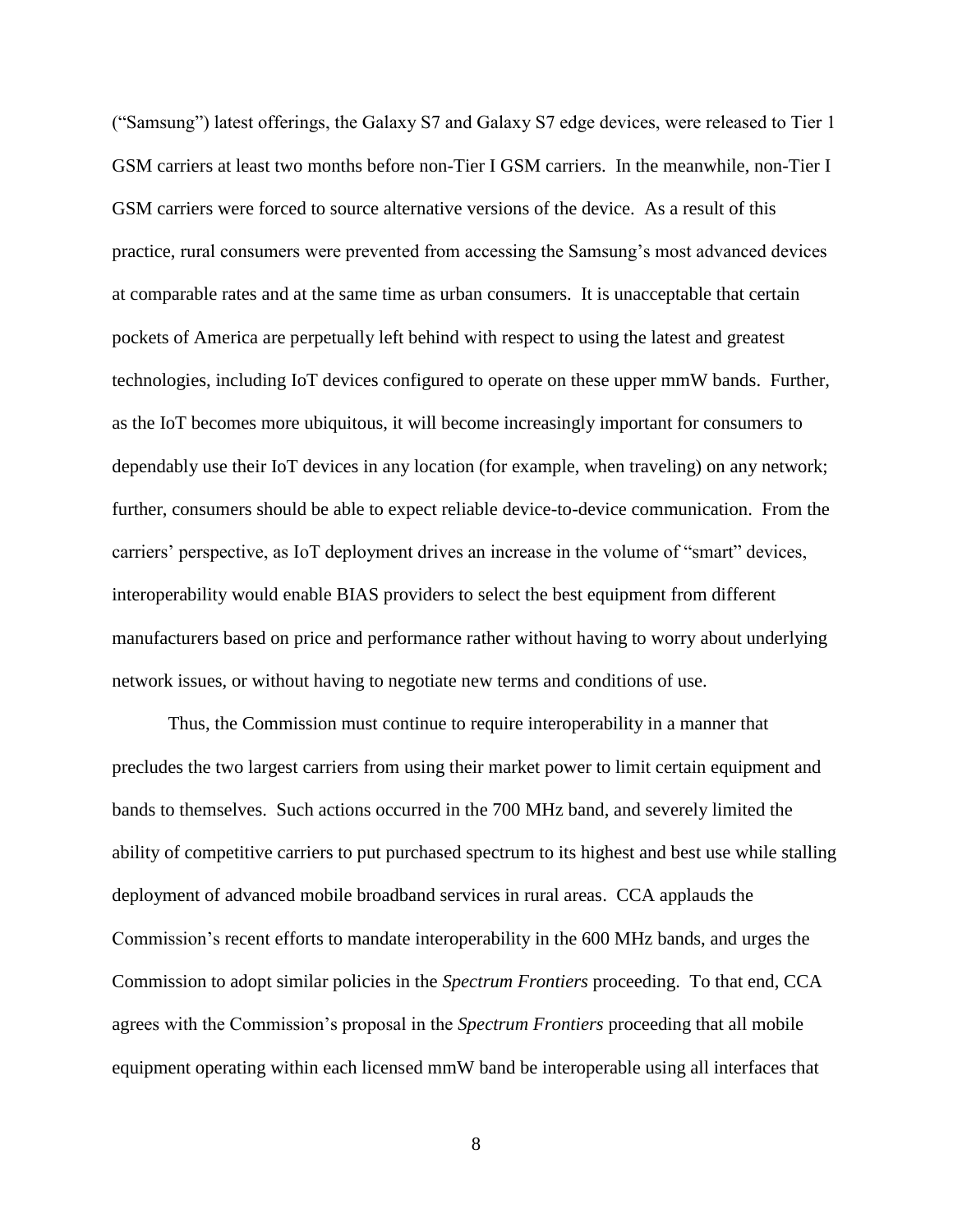the equipment utilizes on the frequencies.<sup>15</sup> An interoperability requirement of this nature would encourage a disciplined equipment market equally accessible to all licensees.

Incentive Auction. High-frequency spectrum in the mmW bands, coupled with low-band spectrum, is expected to play a critical role in the transition from 3G and 4G LTE to 5G networks.<sup>16</sup> Therefore, the Incentive Auction represents a unique opportunity for carriers to claim "greenfield" spectrum with ideal propagation capabilities. Without smaller geographic license sizes and reserved spectrum to prevent excessive spectrum aggregation by the largest carriers, it would be difficult for many carriers to compete with the vast resources of the two largest carriers. Accordingly, auction and spectrum allocation policies enabling rural and regional competitive carriers to bid successfully on spectrum is likely to strengthen the scope of future IoT deployment. Such policies must be implemented into any future spectrum auctions.

Business Data Services Policy. Carriers will need to undertake mass network densification projects to support the technical and consumer demands of 5G and IoT. Each new cell site (*e.g.*, a cell tower) requires a business data service ("BDS") to backhaul voice and data from the cell site to the carrier's network.<sup>17</sup> Commissioner Clyburn's succinctly explained the importance of BDS to mobile wireless providers:

[BDS is] a necessary input for mobile broadband service as these networks are only wireless until they hit the cell tower at which point they become reliant on wireline backhaul. A fast wireless network needs high capacity wireline connectivity when it reaches that tower. If such facilities are not in place, service could slow as soon as it

<sup>15</sup> *See* CCA Reply Comments to SF NPRM at 12-13.

 $^{16}$  SF NPRM at ¶ 11.

<sup>&</sup>lt;sup>17</sup> John Sallet, General Counsel, Fed. Commc'n Comm'n, Remarks at the Incompas 2016 Policy Summit:  $20<sup>th</sup>$  Anniversary of the Telecom Act, Newseum (Feb. 10, 2016) (for example, remarking that "the structure and efficient performance of the market for dedicated business data services may be fundamental to the deployment of 5G mobile broadband, which will require many more cell sites and thus much greater demand for the business data services generally referred to as backhaul").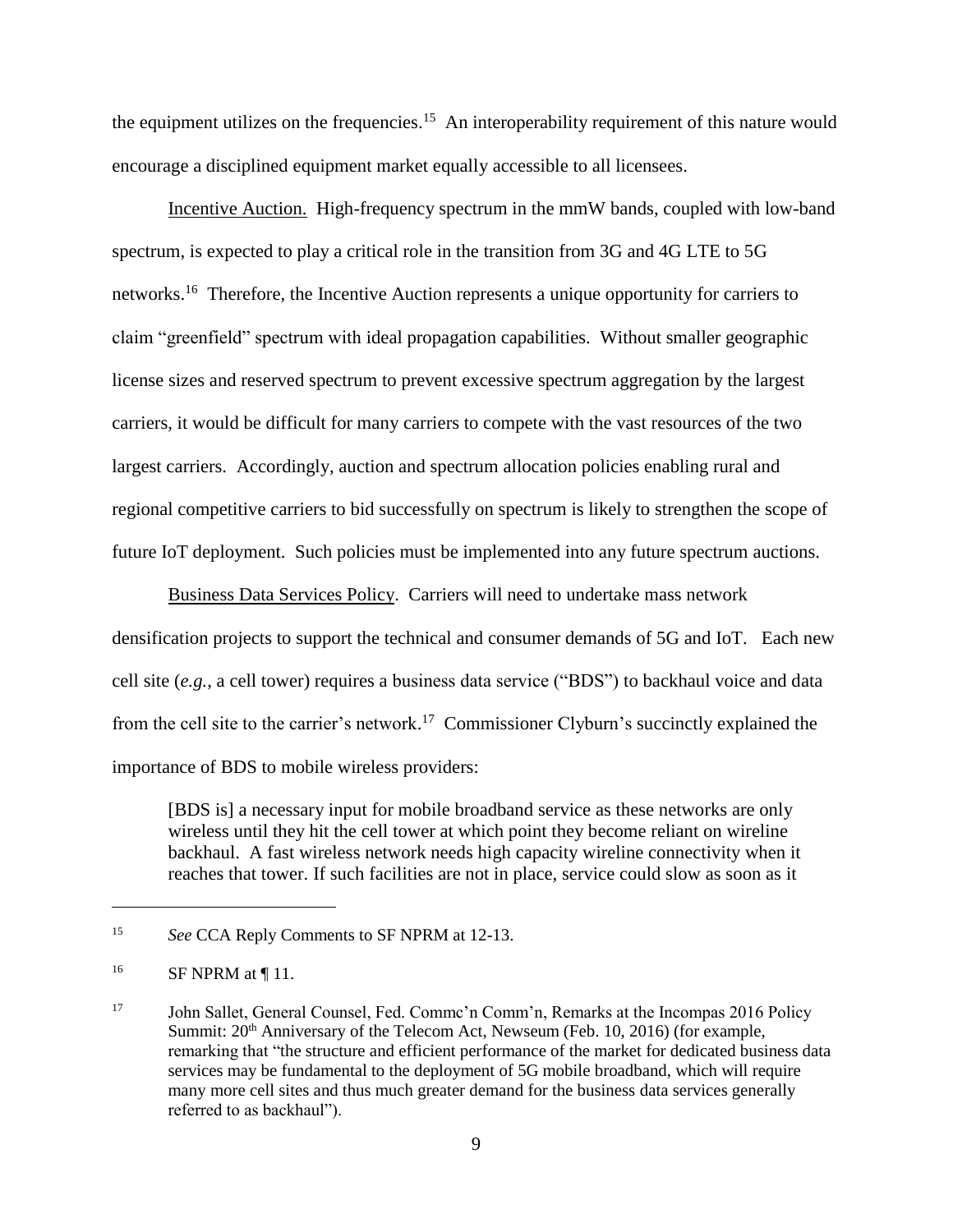reaches those backhaul facilities. And if rates for backhaul connectivity are unreasonable, providers must either pay more or offer consumers slower speeds. Either way consumers and their communities are disadvantaged.<sup>18</sup>

Importantly, "the cost of backhaul is approximately 30 percent of the operating cost of providing wireless service,"<sup>19</sup> which means access to affordable backhaul is a critical and substantial input into the cost structure of any wireless carrier, and becomes an even more significant portion of deployment costs, considering overall tower costs are likely to decrease as well as, eventually, the price of small cells themselves.

Considering 5G and IoT require dense small cell networks capable of quickly processing an unprecedentedly high volume of data, it is no surprise that the telecommunication community has amplified its attention to BDS pricing and service options. Sprint explains that

[t]he mobile broadband network of the future will require large network 'densification' investments to address exploding consumer demand for wireless data services. Densification will require Sprint to deploy tens of thousands of new cell sites. Every one of these sites will require additional backhaul—and Sprint and other competitors will depend on both TDM and Ethernet [BDS] more than ever to be able to compete.<sup>20</sup>

Accordingly, as the industry moves toward 5G network implementation by allocating and licensing high-band spectrum, it is essential that the FCC and other relevant agencies formulate policies for BDS facilitating wide-scale, cost-effective delivery of even greater swaths of data across dense small-cell-based infrastructure.

The Commission's new rulemaking seeking to comprehensively reform the broken BDS market<sup>21</sup> presents an opportunity to provide competitive carriers the reasonably priced,

<sup>&</sup>lt;sup>18</sup> *Id.*, Statement of Commissioner Mignon L. Clyburn at 1.

<sup>19</sup> Eighteenth Report at ¶69.

<sup>&</sup>lt;sup>20</sup> Letter from Paul Margie, Walter Anderson, and V. Shiva Goel, Counsel to Sprint Corporation, to Marlene H. Dortch, Secretary, FCC, at 1, WC Docket No. 05-25 (filed Sept. 23, 2015).

<sup>21</sup> BDS Order and FNPRM.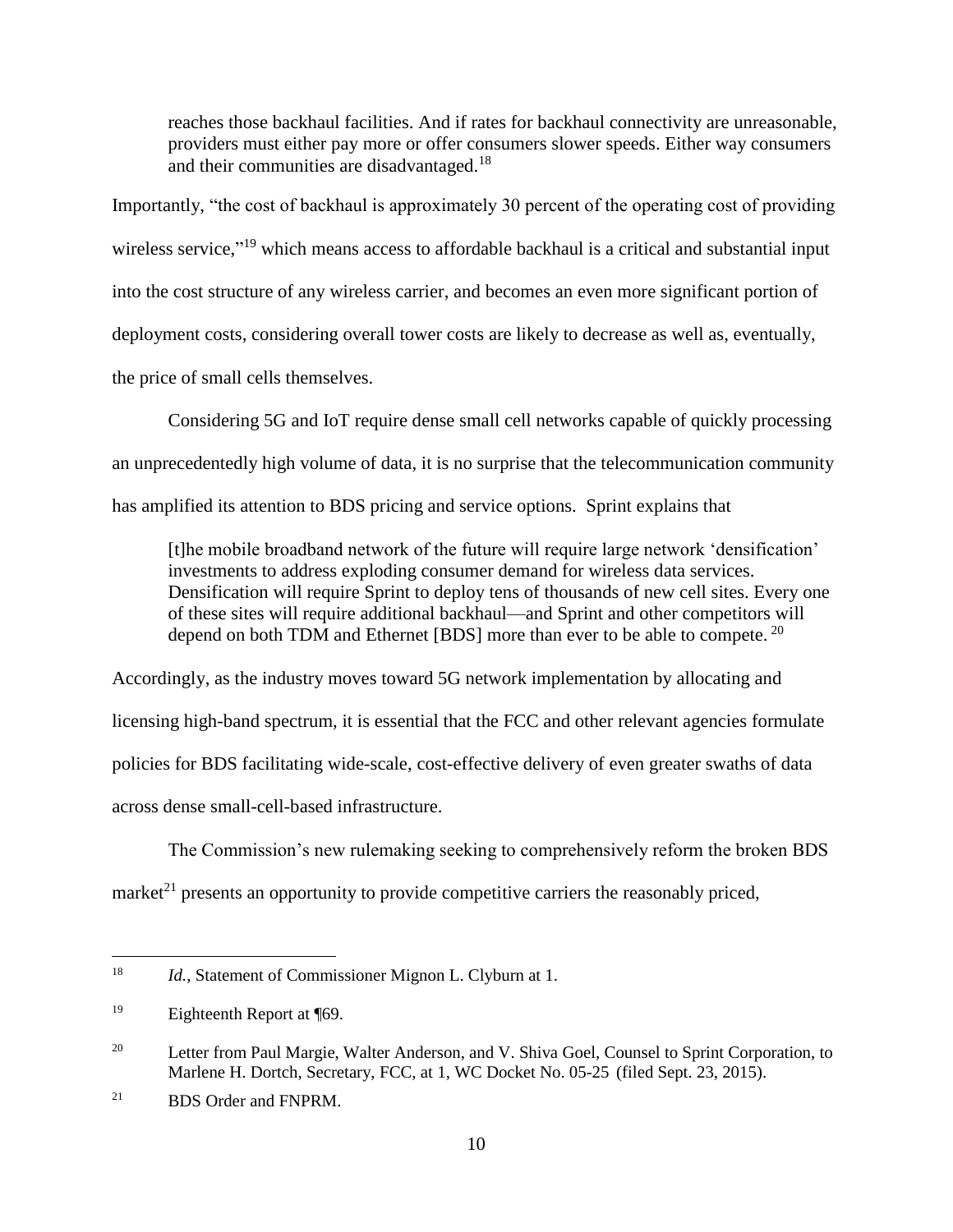competitive market for backhaul needed for mobile and fixed wireless connections to perform optimally.<sup>22</sup> This access is critical throughout the country, and particularly in rural areas.<sup>23</sup> Currently, AT&T and Verizon, the two largest wireless providers, are also among the largest four BDS providers.<sup>24</sup> These marketplace conditions enable and incentivize AT&T and Verizon to impose anti-competitive prices and conditions on their BDS offerings when dealing with wireless competitors. In addition, the Commission's inaction has left BDS prices unchecked for over a decade. As a result, many CCA members are forced to accept anti-competitive prices and conditions to secure backhaul services from their biggest competitors, while AT&T and Verizon are free to purchase the same services from their affiliated companies.

Recognizing this harmful dynamic, the Commission seeks to set new rules that beget consistent pricing and competition in this market. Lowering BDS pricing to competitive levels will benefit rural carriers seeking to operate IoT-friendly networks by ensuring lower connection and roaming prices, which will be passed on to rural consumers. Accordingly, CCA applauds the Commission for addressing unreasonable contractual terms and conditions in the *Tariff Investigation Order* and encourages robust participation in the *Further Notice of Proposed Rulemaking* which will likely shape BDS pricing. CCA further notes that this proceeding, although recently reinvigorated, began over a decade ago when BDS was still known as "special access." Letting this proceeding languish any further will be disastrous for competitive IoT and 5G deployment, and CCA urges an expeditious end to the BDS rulemaking cycle in 2016.

<sup>22</sup> Letter of Competitive Carriers Association, INCOMPAS, Sprint, T-Mobile, and U.S. Cellular, to Marlene H. Dortch, Secretary, FCC, WC Docket No. 05-25, RM 105-93, April 21, 2016 ("CCA BDS Ex Parte").

<sup>23</sup> *See* CCA BDS Ex Parte.

<sup>&</sup>lt;sup>24</sup> *See BDS FNPRM*, attaching the Rysman Report at 221 (noting "The biggest four [largest] providers of BDS] are ILECs, followed by a set of cable companies and CLECs").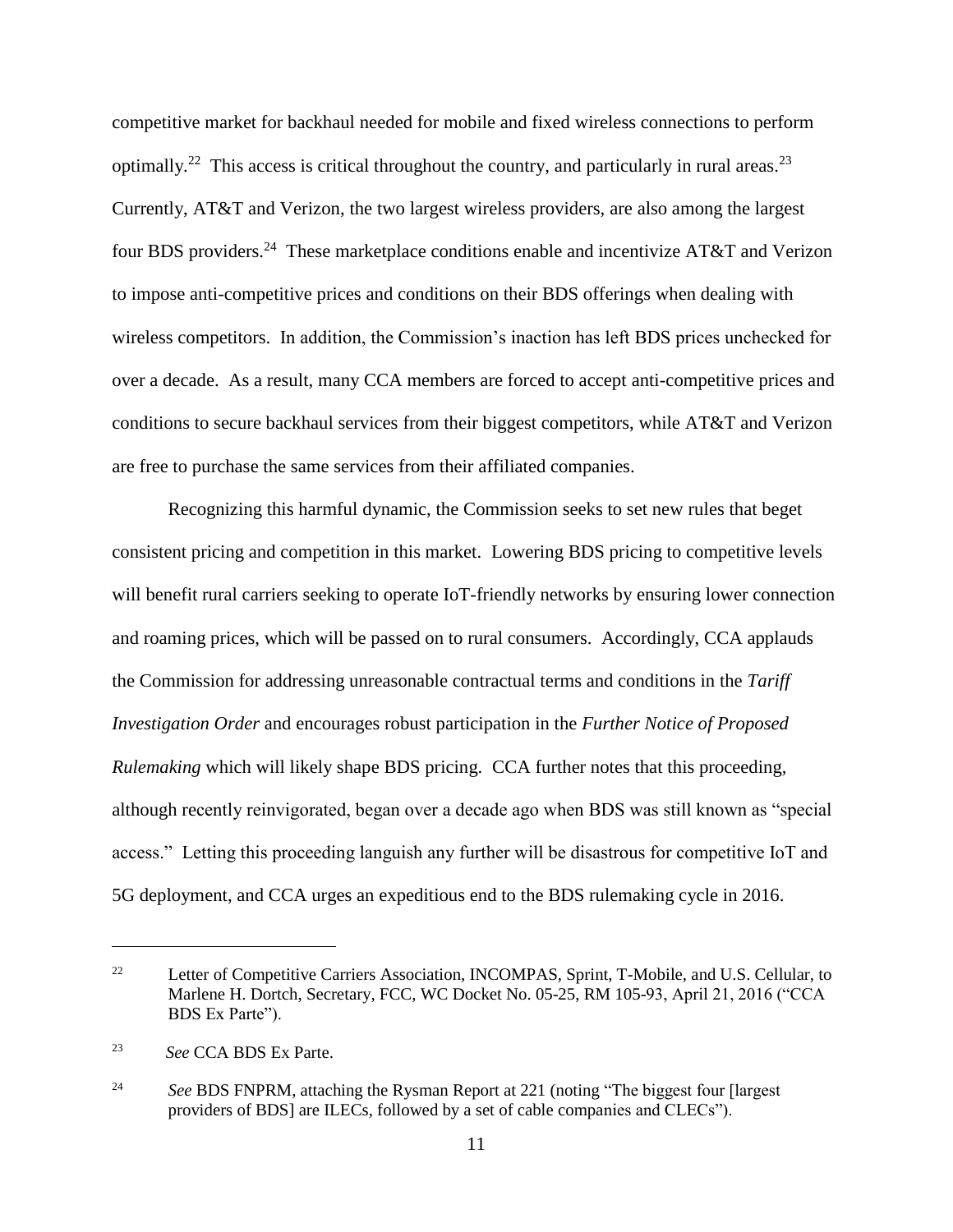Transactions. IoT deployment will be harmed by secondary market transactions in the telecommunications marketplace that consolidate ownership of spectrum licenses and valuable network inputs. In the *2014 Mobile Spectrum Holdings Report and Order,* the FCC

acknowledged that spectrum transfers often "involve the disappearance of a separate business enterprise as an ongoing potential competitive constraint and source of innovations in services and marketing."<sup>25</sup> Nonetheless the Commission has allowed a significant number of spectrum transactions which, in effect, have eliminated several competitive carriers from the marketplace. Specifically, the "enhanced factor" review, adopted by the Commission to prevent the extreme aggregation of below-1-GHz spectrum by wireless providers, has not proved an effective mechanism for disallowing transactions that harm the public interest. For example, the Commission has approved each of AT&T's requests for low-band spectrum that underwent enhanced factor<sup>26</sup> or "super" enhanced factor review.<sup>27</sup> As a consequence of the multitude of

<sup>25</sup> *See Policies Regarding Mobile Spectrum Holdings; Expanding the Economic and Innovation Opportunities of Spectrum Through Incentive Auctions*, WT Docket No. 12-269, GN Docket No. 12-268, Report and Order, 29 FCC 6133, ¶ 280 (rel. June 2, 2014) ("Mobile Spectrum Holdings Report and Order").

<sup>26</sup> *See* Mobile Spectrum Holdings Report and Order at ¶¶ 279-289 (2015).

<sup>27</sup> *See, e.g., Application of AT&T Mobility Spectrum LLC and Club 42CM Limited Partnership*, WT Docket No. 14-145, Memorandum Opinion and Order, (rel. Nov. 10, 2015) (AT&T/Club 42 Order); *Applications of AT&T Inc., Plateau Telecommunications, Inc., et al.,* WT Docket No. 14- 144, Memorandum Opinion and Order, FCC 15-53 (rel. May 8, 2015) (AT&T/Plateau Order); *Applications of AT&T Mobility Spectrum LLC and East Kentucky Network*, LCC, WT Docket No. 15-79, Memorandum Opinion and Order (rel. Jan. 29, 2016); *Applications of AT&T Inc. and Cellular Properties, Inc.,* WT Docket No. 15-78, Memorandum Opinion and Order (rel. Jan. 28, 2016); *Application of AT&T Mobility Spectrum LLC and Agri-Valley Communications, Inc.*, WT Docket No. 15-181, Memorandum Opinion and Order (Dec. 30, 2015); *Application of New Cingular Wireless PCS, LLC and NEP Cellcorp, Inc.*, WT Docket No. 15-221, Memorandum Opinion and Order (rel. Dec. 30, 2015); *Application of New Cingular Wireless, PCS LLC and Farmers Telecommunications Corporation*, WT Docket No. 15-271, Memorandum Opinion and Order (rel. Mar. 28, 2016); *Applications of AT&T Inc. and Cellular Properties, Inc.*, WT Docket No. 15-78, Memorandum Opinion and Order (rel. Jan. 28, 2016); *Application of AT&T Mobility Spectrum LLC and Texas RSA 7B3, L.P., d/b/a People's Wireless Services*, WT Docket No. 15- 267, Memorandum Opinion and Order(rel. Jan. 14, 2016); *Applications of AT&T Mobility Puerto Rico Inc. and Worldcall Inc.*, WT Docket No. 14-206, Memorandum Opinion and Order (rel. Aug. 31, 2015); *Applications of AT&T Mobility Spectrum LLC and KanOkla Telephone*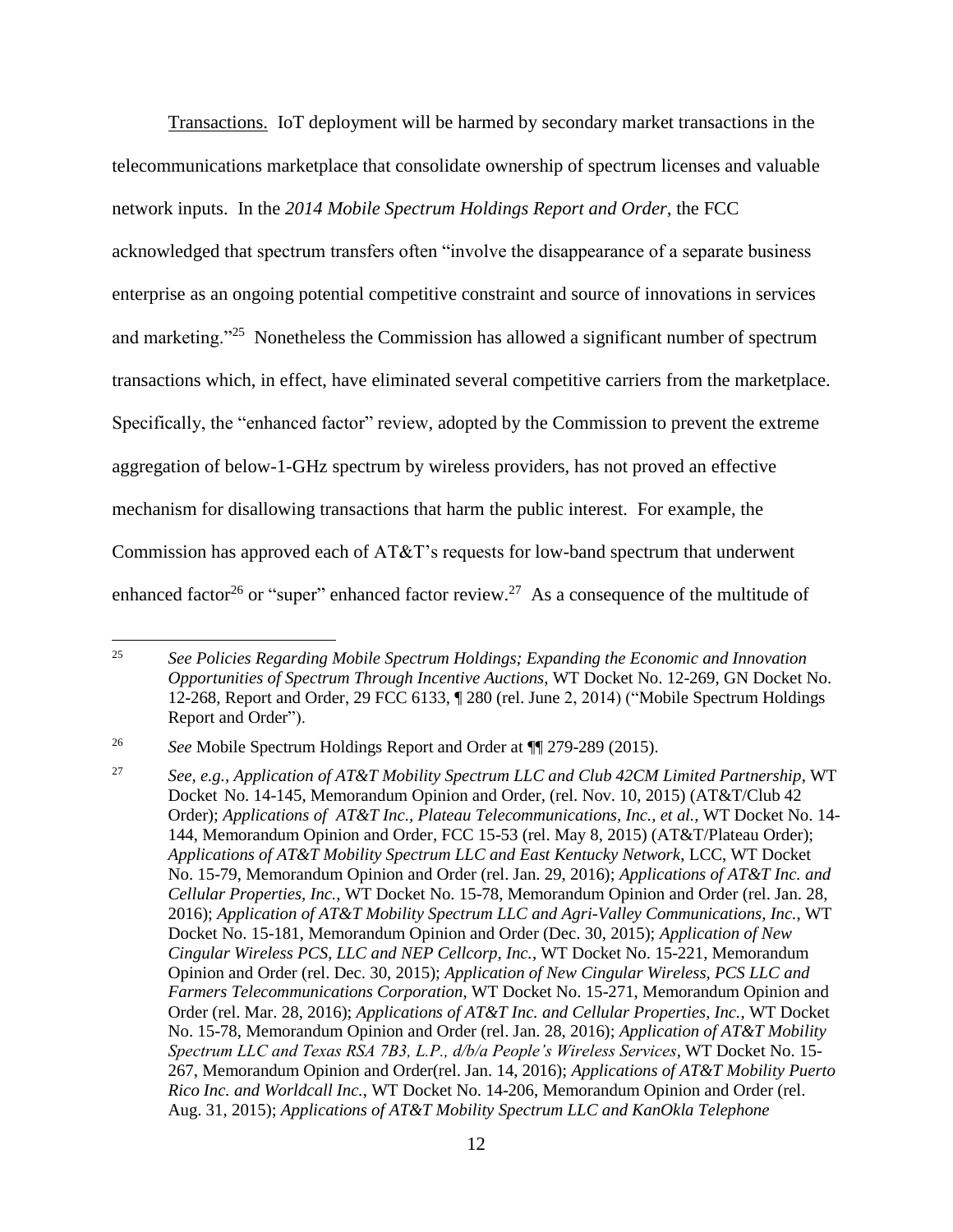approved transactions,<sup>28</sup> consumers are faced with fewer options, fewer parties to discipline pricing in the telecom marketplace, and fewer companies experimenting with innovative IoT applications.<sup>29</sup> To address these harms, the Commission should commence applying its heightened standards of review in a meaningful way.

**Recommendation:** CCA encourages the Department of Commerce (the "Department")

to provide more insight into FCC rulemakings, considering its expertise and resources. It is

especially important that the FCC hits the right note in these rulemakings. Often, the

Commission is the first party to address substantive network deployment and spectrum use

*Association*, WT Docket No. 14-199, Memorandum Opinion and Order (rel. Aug. 27, 2015); *Applications of New Cingular Wireless PCS, LCC, Bluegrass Cellular, Inc. and Bluegrass Wireless LLC*, WT Docket No. 15-225, Memorandum Opinion and Order (rel. Jan. 29, 2016); *Applications of AT&T Inc. and Pine Cellular Phones, Inc.*, WT Docket No. 15-13, Memorandum Opinion and Order (rel. Dec. 21, 2015); *Application of AT&T Mobility Spectrum LLC and Consolidated Telephone Company*, WT Docket No. 14-254, Memorandum Opinion and Order (rel. Sept. 2, 2015); *Application of AT&T Mobility Spectrum LLC and Kaplan Telephone Company, Inc.*, WT Docket No. 14-167, Memorandum Opinion and Order (rel. Aug. 26, 2015).

<sup>28</sup> *See* CCA Reply Comments to SF NPRM at 16.

<sup>&</sup>lt;sup>29</sup> Currently, there is another transaction before the Commission that intersects with a number of issues relevant to this proceeding: Verizon's purchase and option to purchase significant assets of XO Holdings and XO Communications. *See Cellco Partnership d/b/a Verizon Wireless and Nextlink Wireless, LLC, a Subsidiary of XO Holdings, Seek FCC Consent to a Long-Term De Facto Transfer Spectrum Leasing Arrangement Involving Local Multipoint Distribution Service and 39 GHz Spectrum*, Public Notice, DA 16-394 (Apr. 12, 2016) ("VZW/XO Lease Transaction"). The consolidation of Verizon and XO's wireline resources would be a significant loss for competitive carriers and for competition in the marketplace, while the proposed *de facto*  lease (and option to purchase) by Verizon of XO's Local Multipoint Distribution Service ("LMDS") and 39 GHz spectrum holdings threatens to lock up a significant amount of 5G-ready spectrum in the hands of one of the industry's most dominant players. As CCA noted in its comments to the proceeding, considering "XO holds licenses covering 65% of the POPs for the [LMDS] band (27.5-28.35 GHz, 29.1-29.25 GHz, and 31.0-31.3 GHz) spectrum in the top 60 markets nationwide, the transaction under review represents a significant step in the direction of anti-competitive aggregation of mmW spectrum." Comments of Competitive Carriers Association to VZ/XO Lease Transaction at 5 (filed May 12, 2016). This transaction has provoked spirited opposition from industry stakeholders. With substantial consolidation of spectrum licenses already having occurred in bands below 1 GHz, to the detriment of competitive carriers, the FCC should not allow the same harmful aggregation to occur in IoT-friendly mmW bands.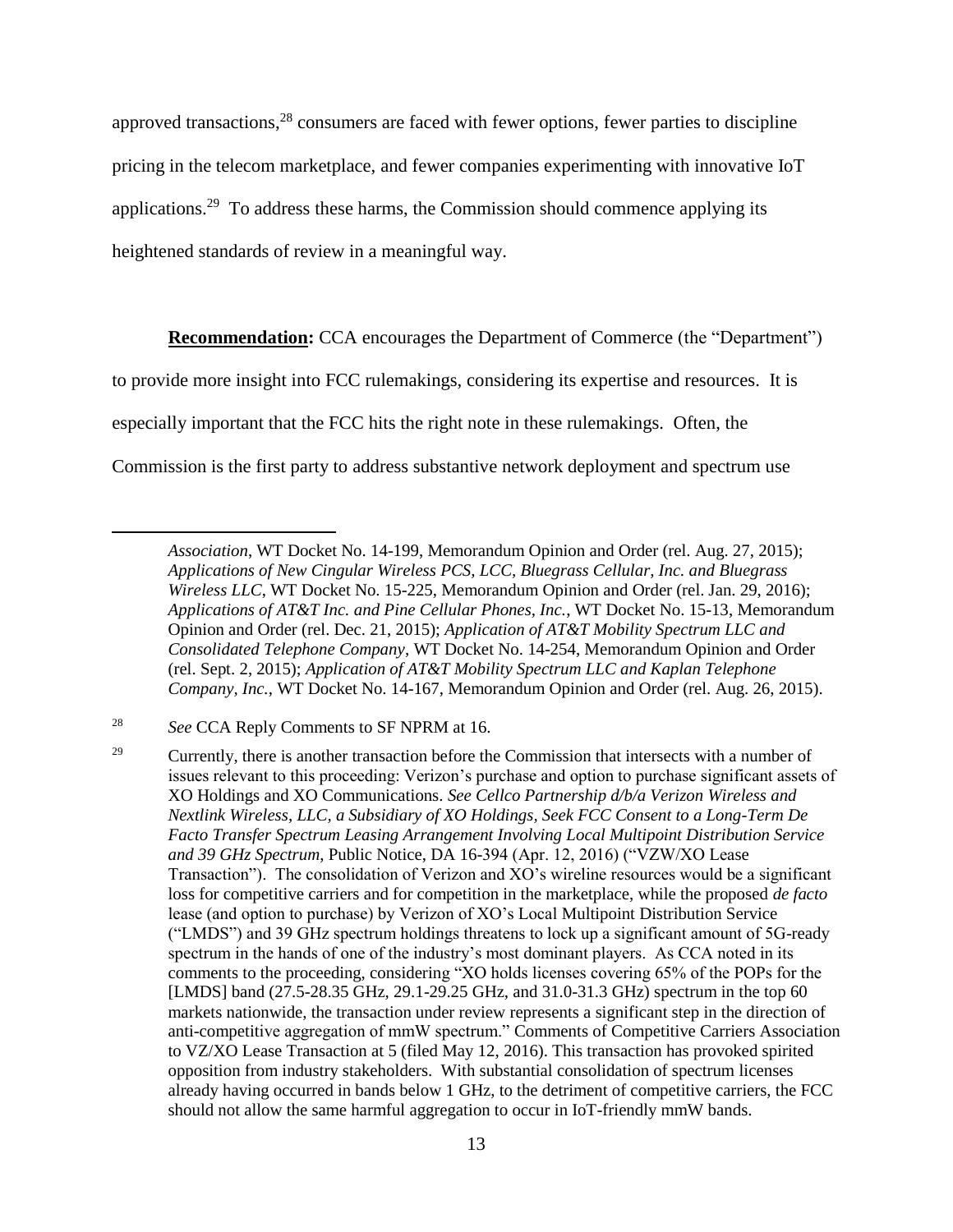specifications, building upon legislative direction and authority granted by Congress. Commission policy will likely determine the effectiveness of IoT applications as the communications industry moves toward 5G, at least in the short term, and will have a direct impact on the ability of competitive carriers to play an important role in ensuring IoT use is inclusive of rural populations. In addition, given its critical importance to the development of 5G and IoT, CCA urges the Department to engage the Commission in the BDS rulemaking cycle and ensure the Commission is moving quickly to reach a resolution that will allow these developments to flourish. Moreover, in the interest of a disciplined mobile marketplace, the Department should encourage a more stringent filter for transactions conferring spectrum licenses to those already holding the majority of spectrum in the United States. The aggregation of spectrum, a critical resource, in the hands of a few carriers limits the potential for competition and innovation, and would inhibit the deployment and development of IoT.

#### **B. Pending Legislation**

 $\overline{a}$ 

<span id="page-15-0"></span>Legislation to streamline barriers to deployment and provide spectrum to advance 5G wireless broadband services, like S. 2555, the MOBILE NOW Act, exemplify the proactive, forward-looking role government should play as the United States moves toward ubiquitous IoT use. The MOBILE NOW Act is a bipartisan effort that targets the buildout of 5G mobile broadband and addresses multiple pain points in the telecommunications ecosystem, from "dig once" policies to pre-auction funding to making 500 MHz of spectrum available to licensees for both fixed and mobile broadband use by 2020.<sup>30</sup> The bill also addresses easing barriers and

<sup>&</sup>lt;sup>30</sup> Making Opportunities for Broadband Investment and Limiting Excessive and Needless Obstacles to Wireless Act (Feb. 11, 2016) *available at* [http://www.commerce.senate.gov/public/\\_cache/files/8805bde8-408f-4b5e-a5fa](http://www.commerce.senate.gov/public/_cache/files/8805bde8-408f-4b5e-a5fa-%09d867eed9d84f/146C427A5D018C04CE7E9C925D398163.mobile-now-act.pdf)[d867eed9d84f/146C427A5D018C04CE7E9C925D398163.mobile-now-act.pdf](http://www.commerce.senate.gov/public/_cache/files/8805bde8-408f-4b5e-a5fa-%09d867eed9d84f/146C427A5D018C04CE7E9C925D398163.mobile-now-act.pdf) (the "MOBILE NOW Act").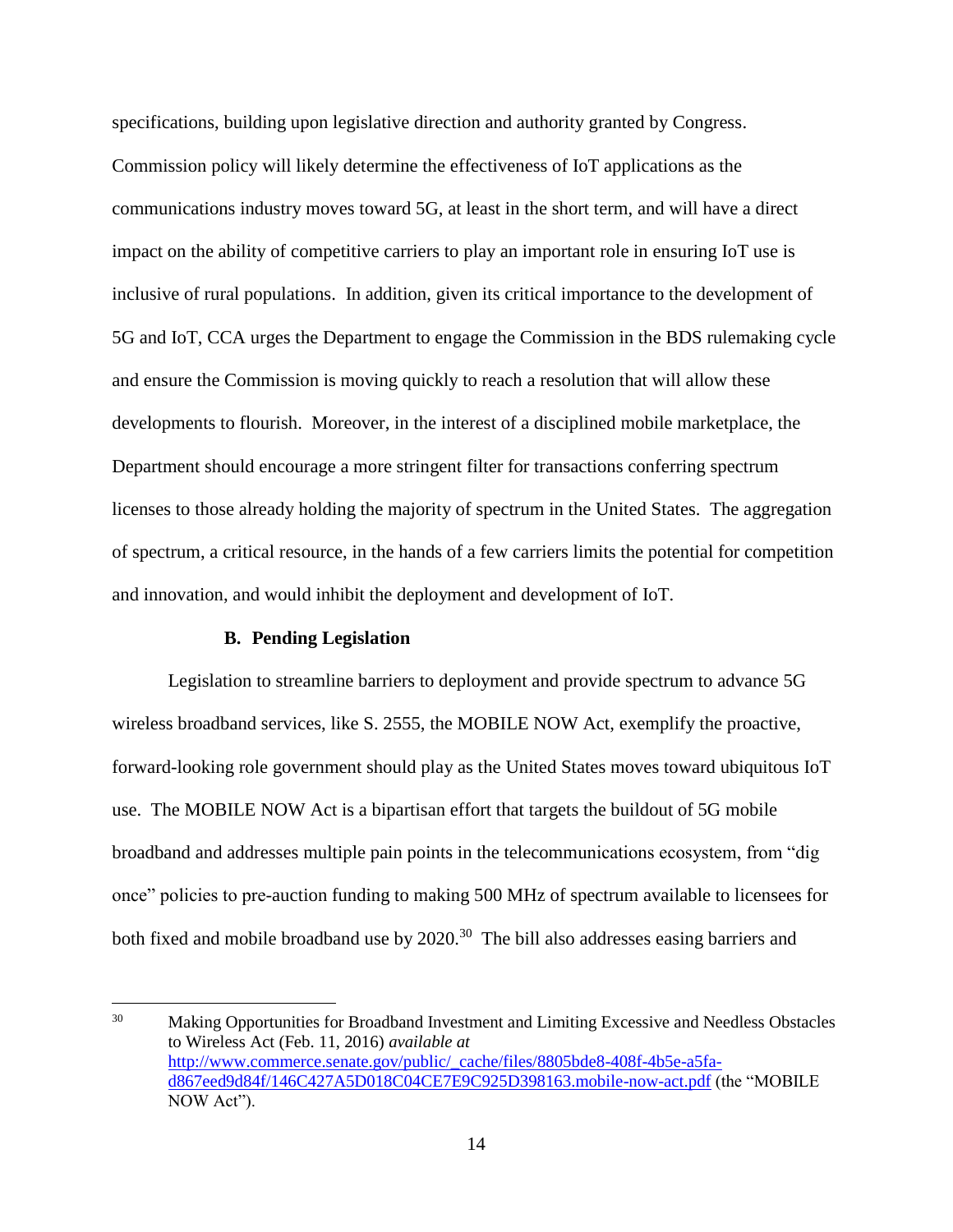increasing certainty for entities seeking to deploy wireless infrastructure, such as shot clocks for approving facilities on federal properties, and offers incentives for spectrum efficiency.<sup>31</sup> Recently unanimously passed by the Senate Commerce Committee, this legislation would provide new flexibility for wireless carriers to construct networks and potentially acquire new, necessary spectrum.<sup>32</sup>

**Recommendation:** The Department should encourage policies that make additional spectrum available to competitive carriers and streamline deployment, including ideas contained in the MOBILE NOW Act. Adoption of these policies will pave the way for additional spectrum resources that could be used for the deployment and increased certainty for continued development of IoT.

## <span id="page-16-0"></span>**IV. QUESTION 6: What technological issues may hinder the development of IoT, if any?**

Interoperability. As noted in detail above, interoperability is a critical issue that has the potential to hinder the development of  $IoT<sup>33</sup>$ 

**Recommendation:** The government needs to promote policies that prevent large providers from using specific swaths of spectrum in an anti-competitive fashion, to the detriment of innovation and competition. Specifically, the Department should support and encourage interoperability with respect to mmW bands, as well as any other future spectrum allocations.

<sup>&</sup>lt;sup>31</sup> John Eggerton, *Senate Commerce Approves Mobile Now Act*, MULTICHANNEL NEWS, Mar. 3, 2016, *available at* [http://www.multichannel.com/news/congress/senate-commerce-approves](http://www.multichannel.com/news/congress/senate-commerce-approves-%09mobile-now-act/403021)[mobile-now-act/403021](http://www.multichannel.com/news/congress/senate-commerce-approves-%09mobile-now-act/403021)

<sup>32</sup> *Id.*

<sup>33</sup> *See supra* at pp. 6-7.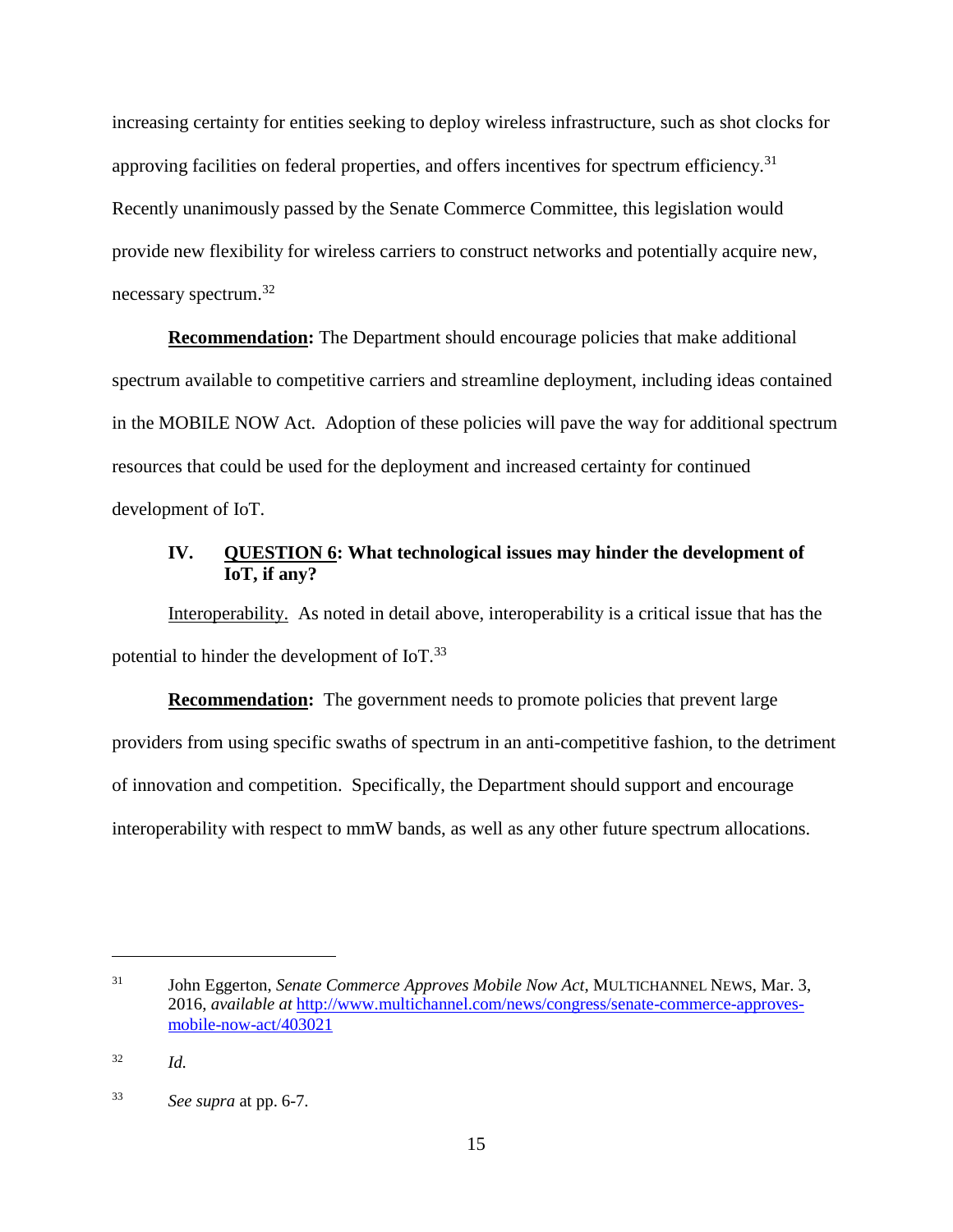Interoperability will promote competition and encourage innovation in the IoT marketplace by ensuring IoT devices can be used by any consumer in any place on any network configuration.

Spectrum Availability. As noted throughout these comments, the government needs to make a concerted effort to get as much spectrum into the hands of competitive carriers as possible. Freeing up additional spectrum for mobile broadband services and ensuring competitive carriers are afforded an opportunity to access this spectrum will further encourage the development of IoT throughout the country. As the Commission has recognized, "[s]pectrum, in particular, is the single most important input that wireless providers need for the provision of service and is a finite and scarce resource."<sup>34</sup> Therefore, the Commission should continue to promote opportunities to most efficiently utilize spectrum and ensure that any available spectrum, whether it be via auction or the secondary market, is provided to carriers that have demonstrated a need for it, will effectively utilize it and will not "warehouse" the spectrum merely to foreclose competition.

**Recommendation:** The Department should support any and all efforts to increase the amount of spectrum available to wireless providers, while ensuring that competitive carriers have a fair ability to acquire such spectrum, as detailed herein.

Infrastructure. Competitive carriers face myriad difficulties when deploying infrastructure necessary to implement networks that will support IoT technologies. From laying fiber to constructing towers, competitive carriers face cost and local permitting obstacles that can prohibit development in hard-to-serve areas as well as upgrading already-deployed networks.

<sup>34</sup> *Implementation of Section 6002(b) of the Omnibus Budget Reconciliation Act of 1993; Annual Report and Analysis of Competitive Market Conditions With Respect to Mobile Wireless, Including Commercial Mobile Services*, WT Docket No. 13-135, Seventeenth Report, 29 FCC Rcd 15311 at para. 8 (WTB 2014) (*"*Seventeenth Report").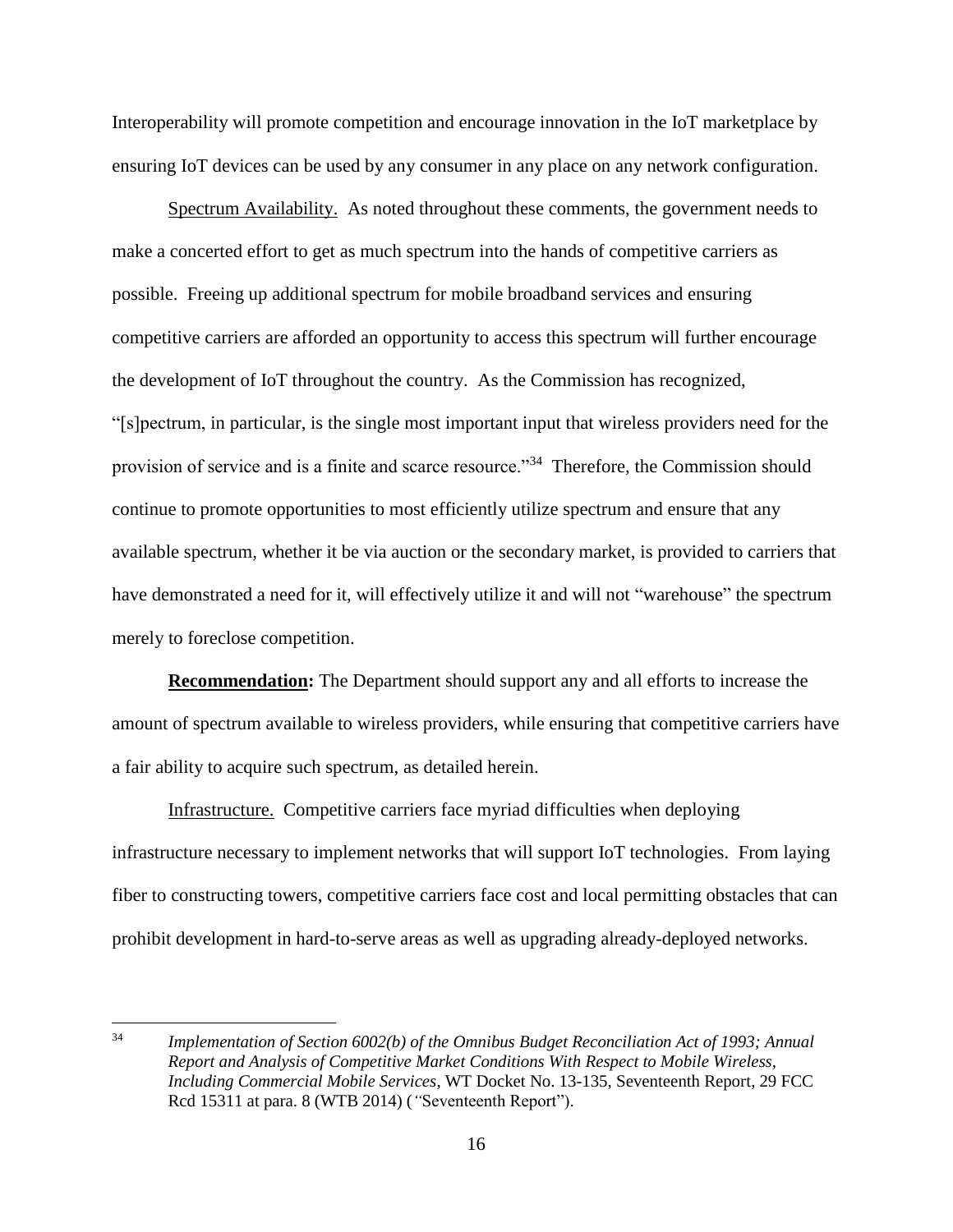Accordingly, CCA commends the Commission's recent actions to promote the deployment of wireless infrastructure as "it is the physical foundation that supports all wireless communications."<sup>35</sup> Last year, the Commission sought comment on a proposed new program alternative to facilitate the review process for deployments of small wireless communications facilities, including those for small cells and distributed antenna systems ("DAS"), under Section 106 of the National Historic Preservation Act ("NHPA").<sup>36</sup>

More recently, the FCC released the proposed *Amended Nationwide Programmatic* 

*Agreement for the Collocation of Wireless Antennas*, which excludes from Section 106 review certain small wireless antenna deployments that have minimal potential for adverse effects on historic properties, seeking to "enable swift and responsible deployment of wireless broadband services – including deployments that will support next generation "5G" wireless service offerings."<sup>37</sup> As CCA has previously explained, "NHPA reviews can be time consuming, costly, and burdensome, yet, in the context of DAS and small cell deployment, provide no meaningful benefit."<sup>38</sup> This action by the Commission recognizes the need to revise regulations to keep up

<sup>35</sup> *See Acceleration of Broadband Deployment by Improving Wireless Facilities Siting Policies*, WT Docket Nos. 13-238, 13-32, WC Docket No. 11-59, Report and Order, 29 FCC Rcd 12865, ¶ 1 (2014); *Erratum*, 30 FCC Rcd 31 (2015).

<sup>36</sup> *See Wireless Telecommunications Bureau Seeks Comment on Proposed Amended Nationwide Programmatic Agreement for the Collocation of Wireless Antennas*, Public Notice, WT Docket No. 15-180, DA 16-519 (rel. May 12, 2016) ("2016 Amended Programmatic Agreement PN"); *see also Wireless Telecommunications Bureau Seeks Comment on Revising the Historic Preservation Review Process for Small Facility Deployments*, Public Notice, WT Docket No. 15- 180, DA 15-865 (rel. July 28, 2015).

<sup>&</sup>lt;sup>37</sup> 2016 Amended Programmatic Agreement PN at 1. For instance, the amendment establishes an exclusion for small wireless antennas and associated equipment mounted on buildings or nontower structures or in the interior of buildings that are over 45 years of age if they are not historic properties and are outside of historic districts. *Id.* at 3.

<sup>&</sup>lt;sup>38</sup> Comments of Competitive Carriers Association, WT Docket No. 13-238, at 11 (filed March 5, 2014).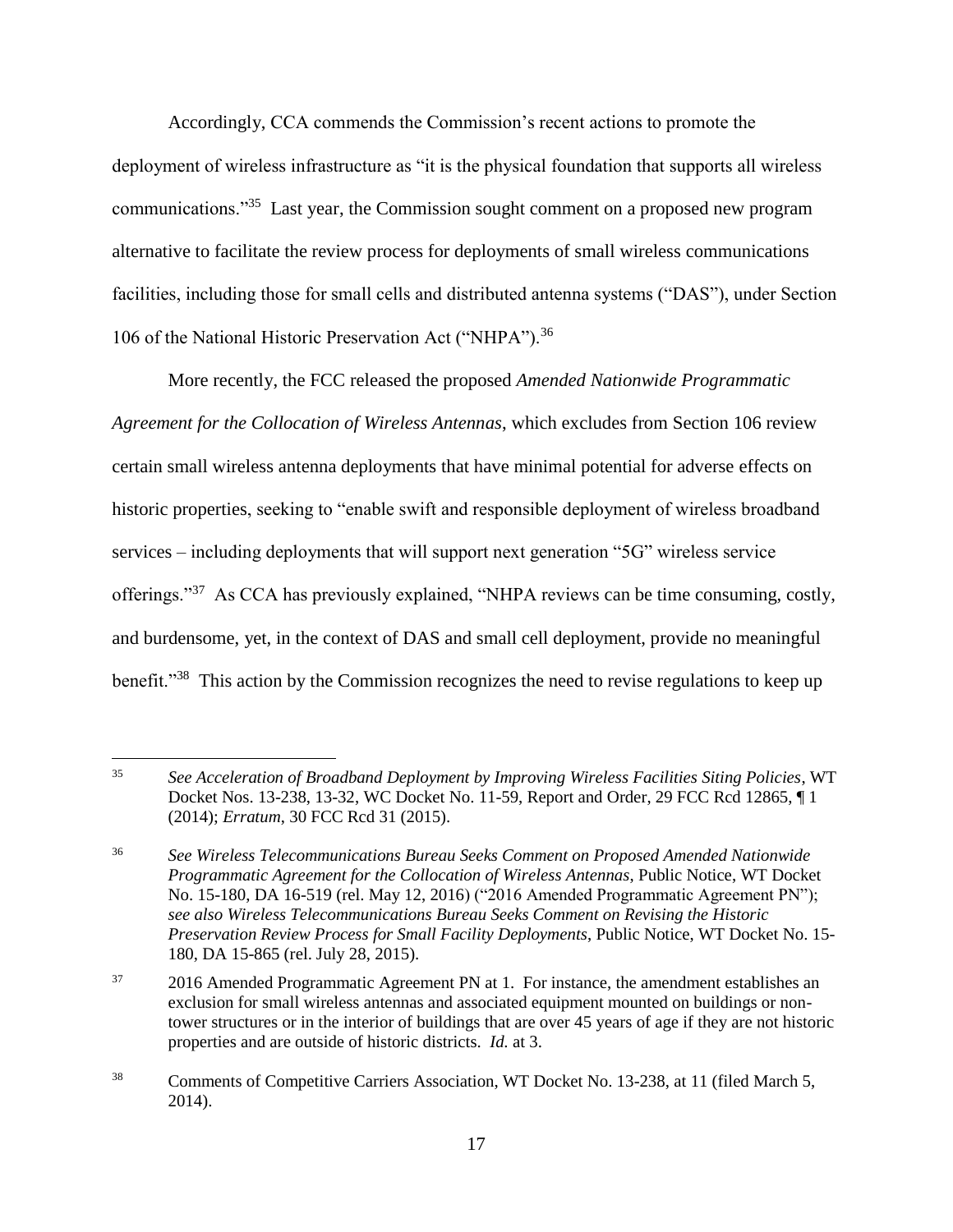with evolving technology and the increasing demand for wireless services. The Commission should continue seeking opportunities to revise its facility processes to maximize efficiencies and eliminate unnecessary procedures.

CCA also applauds the efforts of the Section 106 Working Group to reform NHPA Section 106 pursuant to Executive Order 13616, which seeks to accelerate broadband infrastructure deployment on federal roadways and properties by making the process cheaper and more efficient.<sup>39</sup> Earlier this year, CCA participated at the Working Group's round table discussions bringing together industry stakeholders with government bodies exercising decisionmaking power over network deployment on federal lands. Indeed, compliance rules are often inconsistently applied, applications for review are left pending for years, and there is no recourse if an application is denied. The round table discussion was robust, and Working Group leaders were diligent in following up with participants for specific examples of incidents where members ran into Section 106-related network deployment barriers. CCA is optimistic this candid exchange will facilitate greater ease of network deployment, which will only make it easier for carriers to deploy the dense small cell networks needed for 5G.

**Recommendation:** The Department should support efforts to ease infrastructure construction, including NHPA and National Environmental Policy Act ("NEPA") reform, as well as streamlining siting policies and initiatives related to Executive Order 13616. Since release of this Executive Order, the government has announced the development of several tools and resources, including, but not limited to: an interactive mapping tool that will identify opportunities to leverage federal properties for deployment; a "dig once" guide that includes best

<sup>39</sup> Exec. Order No. 13,616, 3 C.F.R. § 13616 (2012 - 2013), *available at*  [https://www.whitehouse.gov/the-press-office/2012/06/14/executive-order-accelerating](https://www.whitehouse.gov/the-press-office/2012/06/14/executive-order-accelerating-%09broadband-infrastructure-deployment)[broadband-infrastructure-deployment.](https://www.whitehouse.gov/the-press-office/2012/06/14/executive-order-accelerating-%09broadband-infrastructure-deployment)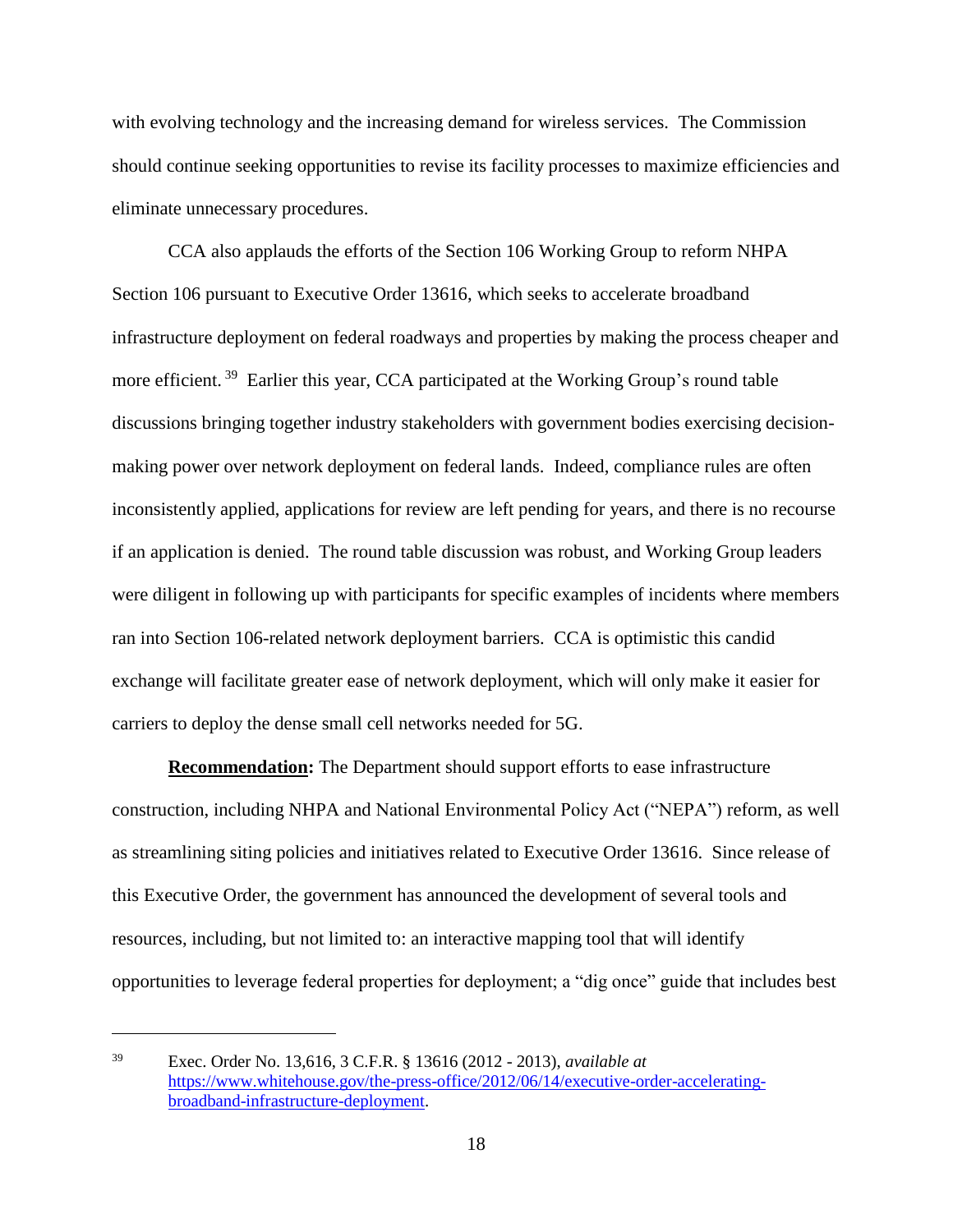practices and policies to help carriers coordinate their deployment with roadway constructions; and, a new broadband inventory toolkit to allow companies to access the forms and resources they need for construction and deployment.<sup>40</sup> CCA further advises the Department to leverage CCA's direct line to its nearly 100 competitive carrier members. Trade groups like CCA can absorb the legwork necessary to attain specific examples and advice regarding technological issues related to network deployment and IoT adoption. In the interest of next-generation networks and IoT, the Department should support the programs discussed above, and assist with the creation of additional tools and guidance to accelerate deployment.

<span id="page-20-0"></span>**V. QUESTION 7: NIST and NTIA are actively working to develop and understand many of the technical underpinnings for IoT technologies and their applications. What factors should the Department of Commence and, more generally, the federal government consider when prioritizing their technical activities with regard to IoT and its applications and why?**

The Department and the federal government must consider the views of industry groups of all sizes with respect to IoT's technological underpinnings. Major standard-making bodies like the 3<sup>rd</sup> Generation Partnership Project ("3GPP"), the Commerce Spectrum Management Advisory Committee ("CSMAC"), and the Alliance for Telecommunications Industry Solutions ("ATIS") lack substantial participation by or representation of regional and rural carriers. This is a problem, considering such carriers often bear the burden of serving areas of the U.S. where it is most difficult to deploy networks, and considering both the economic and public interest benefits encapsulated by ubiquitous IoT use. Rural and regional mobile broadband providers should not be made to await edicts on technical standards from those carriers and industry players with

<sup>40</sup> *See* Ron Hewitt & Martha Benson, *Accelerating Broadband Infrastructure Deployment Across the United States*, WHITE HOUSE BLOG (Sept. 16, 2013, 2:47 PM ET), [https://www.whitehouse.gov/blog/2013/09/16/accelerating-broadband-infrastructure-deployment](https://www.whitehouse.gov/blog/2013/09/16/accelerating-broadband-infrastructure-deployment-%09across-united-states)[across-united-states.](https://www.whitehouse.gov/blog/2013/09/16/accelerating-broadband-infrastructure-deployment-%09across-united-states)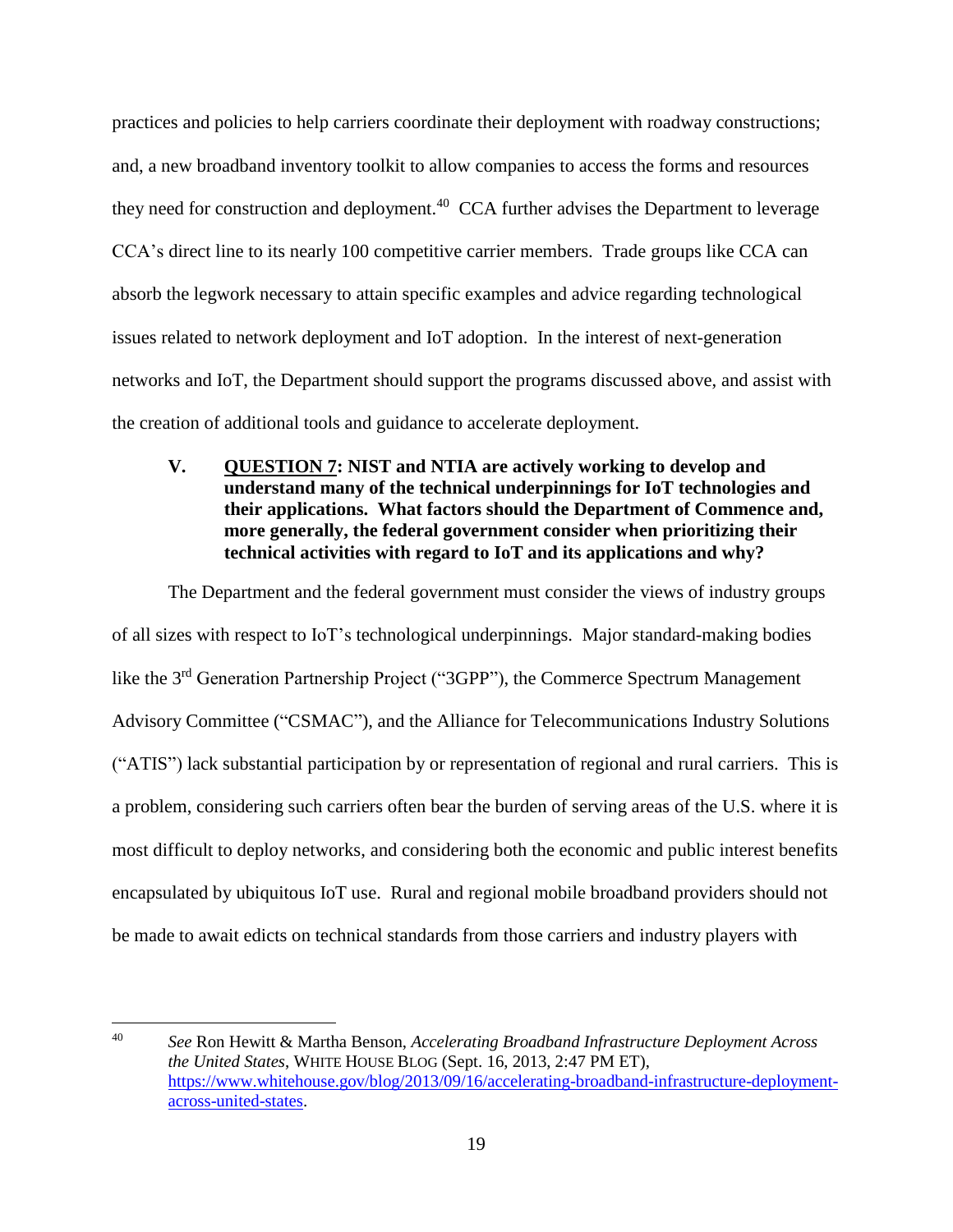more established ties to standards-making bodies. More generally, government should avoid burdensome and prescriptive regulations that inhibit, rather than promote, the deployment of IoT.

**Recommendation:** The federal government, when it comes to technical standards, should seek industry input and consensus before attempting to apply potentially burdensome and unnecessary regulations that may inhibit innovation and competition, and which would be difficult to rectify. Industry stakeholders are uniquely adept at brokering solutions to technical problems, considering their deep understanding of their members' needs. However, it is also important to include carriers of all sizes in this discussion, either directly or indirectly through CCA.

Considering rural and regional carriers are generally disconnected from prominent standards-making bodies, the Department should consider prioritizing involvement by rural and regional carriers in large, established standards bodies that develop technical underpinnings of next-generation technology like IoT. Specifically, the Department should welcome representatives from rural and regional carriers to CSMAC. Perhaps the Department would consider providing support that might better enable robust participation by such carriers, considering many do not have DC offices and are resource-constrained. Both marketplace competition and the public interest would be enriched if rural and regional carriers were to have some influence on the technical foundations of IoT.

## <span id="page-21-0"></span>**VI. QUESTION 10: What role might the government play in bolstering and protecting the availability and resiliency of these infrastructures to support IoT?**

There are numerous ways for the federal government to protect the availability and resiliency of infrastructures to support IoT. Most importantly, the Commission should make sufficient universal service fund ("USF") resources available to mobile broadband providers to support infrastructure for IoT. USF support is critical both to promoting IoT deployment in rural

20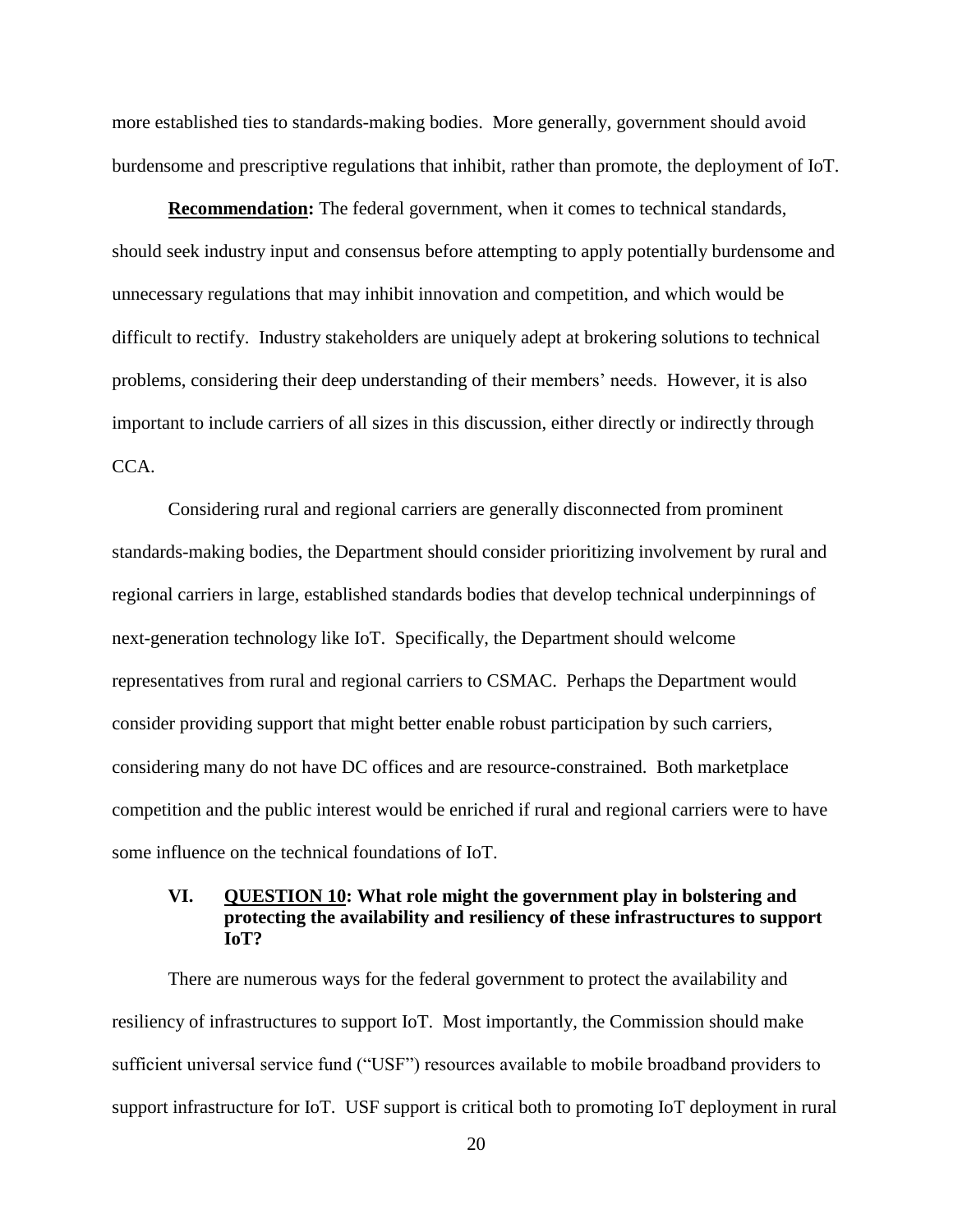areas, and to broadening service offerings and maintaining networks that were built with legacy USF support, especially in rural and high-cost areas where consumers are already benefitting from USF-supported deployments.<sup>41</sup> Unfortunately, the Commission's restructuring of its USF programs in 2011 has stymied competition and risks stranding previously deployed facilities.

USF Mobility Fund II Reform. USF funds for network deployment and preservation are critical to maintaining mobile wireless connectivity in rural areas. These areas are expensive to serve and maintain. Phase II of the Mobility Fund should be implemented in a manner that reflects the full extent to which large portions of the country still lack access to such services.<sup>42</sup> This means that the Commission should not reduce the amount of funding made available based on inflated claims by certain carriers of their alleged mobile broadband deployments throughout the United States. In addition, the Commission should allow providers that receive Mobility Fund support to use any technologies and protocols that satisfy the Commission's broadband performance requirements, which will afford mobile providers the flexibility to implement their networks in the most efficient and effective manner.

Releasing Mobility Fund I Monies. Some competitive carriers that have constructed networks and fulfilled their obligations under Mobility Fund I have yet to receive their designated allotments. Delay of the delivery of these monies puts significant financial stress on competitive carriers and hinders network investment – investment that could be used for IoT

<sup>41</sup> *In the Matter of Connect America Fund et al*., WC Docket No. 10-90 *et al.*, Report and Order and Further Notice of Proposed Rulemaking, 26 FCC Rcd 17663, ¶ 295 (2011).

<sup>&</sup>lt;sup>42</sup> The Hon. Mignon Clyburn, Commissioner, FCC, Prepared Remarks at the Rural Wireless Association Summit at 4 (Sept. 10, 2015), [http://transition.fcc.gov/Daily\\_Releases/Daily\\_Business/2015/db0915/DOC-335266A1.pdf](http://transition.fcc.gov/Daily_Releases/Daily_Business/2015/db0915/DOC-335266A1.pdf) (stating "[w]e need to create a dedicated mobility fund, and ensure that all areas of our nation, have service. It is time to ensure that funding directly to mobile providers, extracts the most value for each dollar of universal service spent, and it is time for consumers in unserved areas, to have service that most of us take for granted.").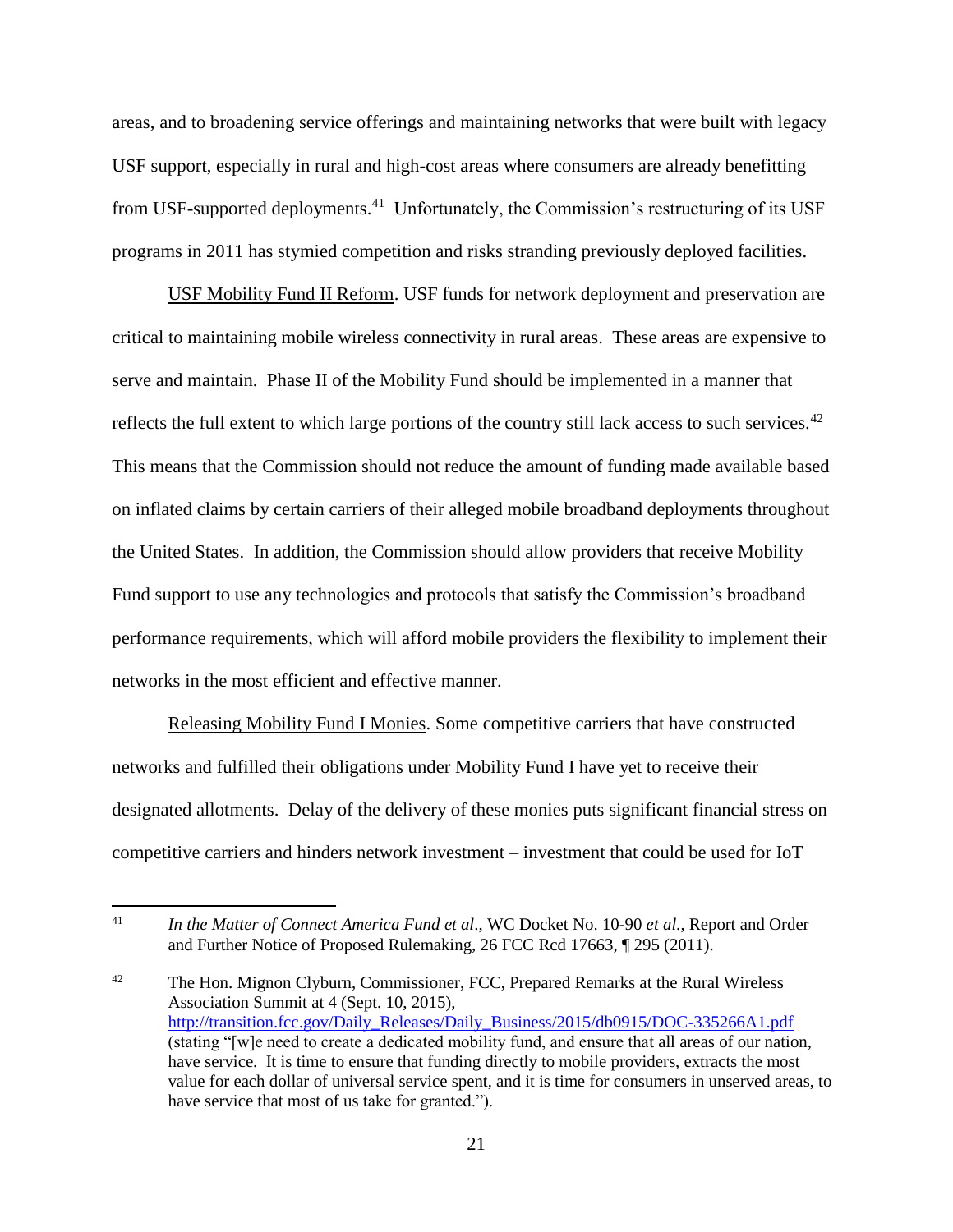investment and deployment. The FCC must immediately rectify this situation to allow carriers, which have expended significant resources to construct network in difficult to build areas, receive their allotted compensation as soon as possible.

Network Resiliency. Mobile broadband and mobile devices are already valuable public safety resources, helping officials locate those in harm's way. IoT devices, like sensors, consumer devices, and enterprise assets connected to the Internet and each other, will only become increasingly critical to public safety. For example, technology is being developed to aid emergency responders at an incident scene to access data before they enter a disaster area, along with IoT technology to assist incident commanders seeking to track emergency responders and their vehicle locations and conditions.<sup>43</sup> Accordingly, government resources would be well spent supporting the collaborative efforts of many carriers to fortify network resiliency.

The wireless mobile broadband community is committed to ensuring network resiliency during emergencies, and has focused on developing collaborative emergency containment covenants between carriers to supplement communications lines damaged in the course of an emergency, once each carrier has assessed the security of its own network. To that end, on behalf of many members, CCA committed to complying with many of the principles outlined in the Wireless Network Resiliency Cooperative Framework recently proposed by the largest carriers.<sup>44</sup> Further, CCA commends House Energy and Commerce Committee Ranking Member

<sup>43</sup> *See* Cisco, "Public Safety, Justice, and the Internet of Everything," White Paper (2014), *available at* [http://www.cisco.com/c/dam/en/us/solutions/collateral/industry-solutions/white-paper-ioe](http://www.cisco.com/c/dam/en/us/solutions/collateral/industry-solutions/white-paper-ioe-%09safety-justice.pdf)[safety-justice.pdf.](http://www.cisco.com/c/dam/en/us/solutions/collateral/industry-solutions/white-paper-ioe-%09safety-justice.pdf)

<sup>44</sup> Letter from AT&T Services, Inc. *et al.* to Marlene H. Dortch, Secretary, FCC in FCC PS Docket Nos. 13-239 and 11-60 (Apr. 27, 2016) (the "Wireless Network Resiliency Cooperative Framework"). The proponents offer the following five-prong approach to enhance coordination: (1) providing for reasonable roaming under disaster arrangements when technically feasible; (2) fostering mutual aid during emergencies; (3) enhancing municipal preparedness and restoration; (4) increasing consumer readiness and preparation; and (5) improving public awareness and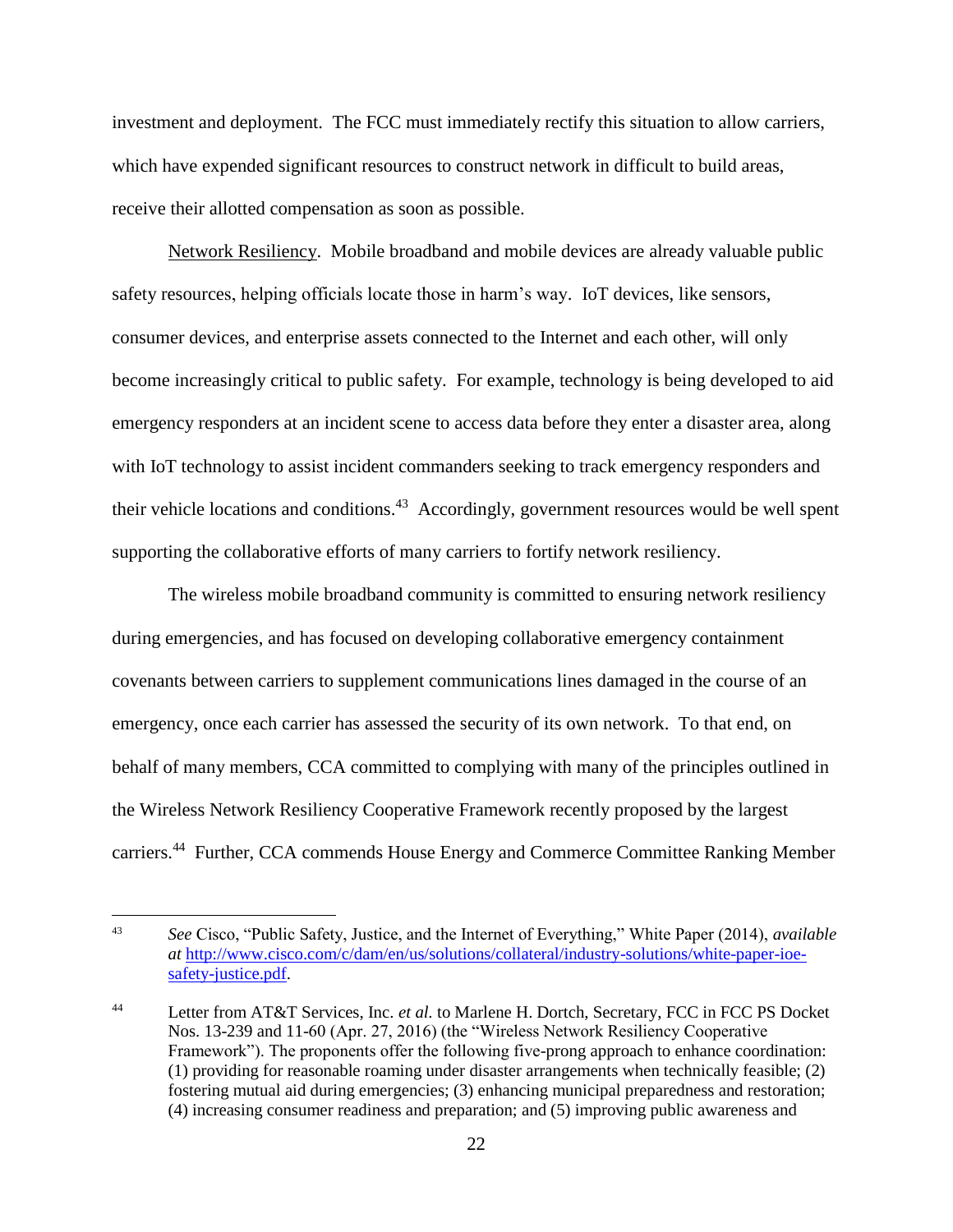Frank Pallone for his leadership on network resiliency, including the introduction of H.R. 3998, the Securing Access to Networks in Disasters Act (the SANDy Act) which inspired CCA member commitments and served as a precursor to the Framework and seeks to improve the nation's communications networks during disasters.<sup>45</sup>

The Framework's proposal to allow reasonable roaming agreements during emergencies is especially laudable; many CCA members similarly committed to temporary roaming arrangements during an emergency, dependent upon technical feasibility and the requesting carrier undertaking reasonably foreseeable steps to restore its own network before initiating a roaming request.<sup>46</sup> Many members also committed to continue sharing network infrastructure and other physical assets with other wireless carriers when necessary, available and reasonable.<sup>47</sup> Regarding public awareness, CCA expressed its ongoing interest in providing relevant contact information for Public Safety Answering Points ("PSAPs") databases, and making public on FCC's websites data regarding the total number of cell sites out of service at the time of an emergency.<sup>48</sup> This proposal demonstrates carriers and government can collaborate successfully on complicated technical proposals, providing concrete solutions while avoiding unnecessary and burdensome regulations.

stakeholder communications on service and restoration status. Under each prong, the proponents detail specific actions they will undertake to enhance coordination among wireless carriers and key stakeholders, and to improve information sharing and wireless resiliency.

<sup>&</sup>lt;sup>45</sup> Letter from Rebecca Murphy Thompson, EVP & General Counsel, CCA, to Marlene H. Dortch, Secretary, CCA, PS Docket Nos. 13-239, 11-60 (filed May 31, 2016) ("CCA Letter on Resiliency Framework"), *citing* Press Release, House Energy & Commerce Committee, "CTIA & Pallone Announce 'Wireless Network Resiliency Cooperative Framework' for Disasters and Emergencies" (Apr. 27, 2016), *available at* [https://democratsenergycommerce.house.gov/newsroom/press-releases/ctia-pallone-announce](https://democratsenergycommerce.house.gov/newsroom/press-releases/ctia-pallone-announce-%09wireless-network-resiliency-cooperative-framework-for)[wireless-network-resiliency-cooperative-framework-for.](https://democratsenergycommerce.house.gov/newsroom/press-releases/ctia-pallone-announce-%09wireless-network-resiliency-cooperative-framework-for)

<sup>46</sup> *See* CCA Letter on Resiliency Framework.

<sup>47</sup> *Id.* 

<sup>48</sup> *Id.*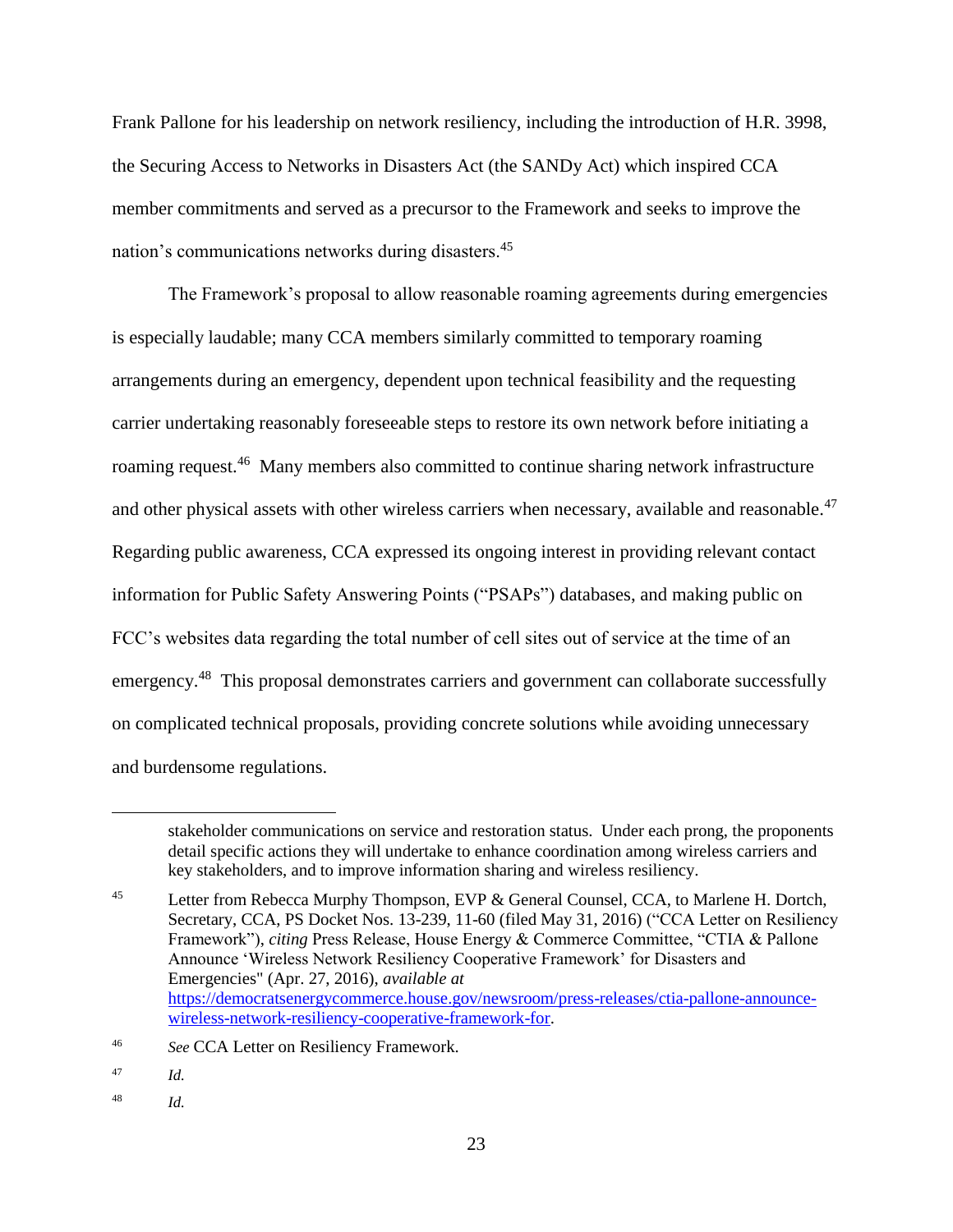**Recommendation:** The Department should recognize that areas lacking competitive broadband connectivity may not allow for expansive IoT adoption; therefore, the Department should support policies placing deployment resources in the hands of competitive carriers, particularly resources that will be devoted toward connectivity in rural areas. Regarding network resiliency, the Department should support collaborative, inclusive efforts between industry groups representing carriers of all sizes. Specifically, the Department could endorse such collaborative efforts impacting important public interest issues both before Congress and the FCC.

## <span id="page-25-0"></span>**VII. QUESTION 11: Should the government quantify and measure the IoT sector? If so, how?**

**Recommendation:** CCA recommends against formal quantifications at this time. Both 5G and IoT are technologies that are very much in their infancy. For example, although some companies are conducting experimental 5G testing, a true 5G network has not been deployed and is not expected to be deployed for a number of years. Rather than formulating premature quantifications and metrics, the government should focus on providing competitive carriers the tools and ability to promote the deployment and development of IoT without creating regulations and rules that are overly burdensome to competitive carriers.

## <span id="page-25-1"></span>**VIII. QUESTION 13: What impact will the proliferation of IoT have on industrial practices, for example, advanced manufacturing, supply chains or agriculture?**

IoT technologies for agriculture and manufacturing will likely be rooted in rural America. More advanced IoT applications to existing IoT use in farming and manufacturing likely will be significant economic drivers. According to recent figures from the USDA, farmers have been increasing their reliance on wireless connections from previous years to access the Internet to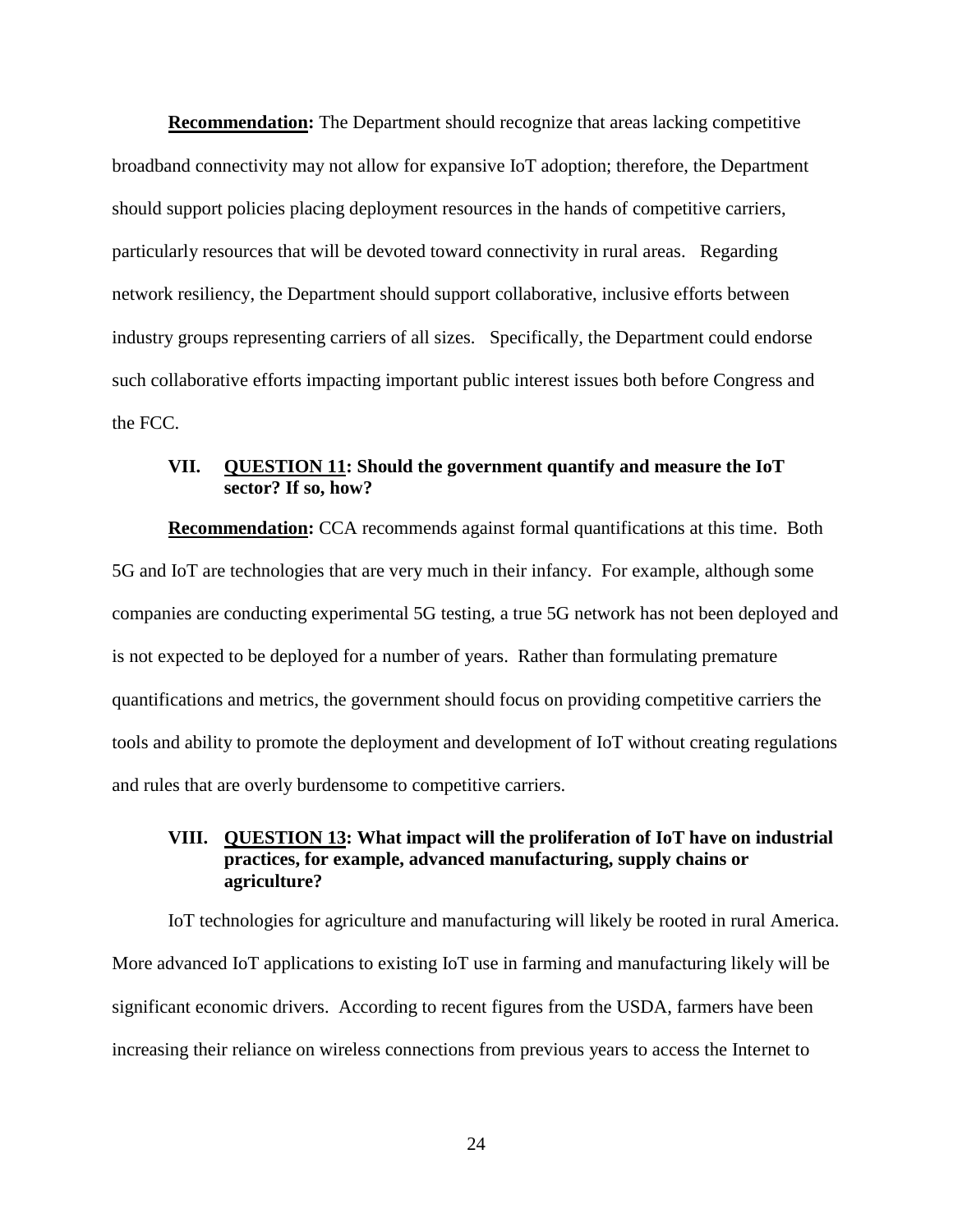further expand their "Smart Farming" capability.<sup>49</sup> As Deere & Company previously explained, Smart Farming is improving the lives of farmers and ranchers and increasing productivity in food production, but heavily relies on mobile communications, as this technology is the only way of deploying these innovative farming techniques in the field.<sup>50</sup> Industrial agriculture has already revolutionized the agricultural industry, but the oftentimes-prohibitive expense of constructing more robust networks and acquiring spectrum in rural areas threatens to hinder the successful development of such technologies.

**Recommendation:** IoT applications will only continue to increase efficiency and productivity in the industrial sector. Consequently, the Department should consider that the playing field for agriculture-related IoT use will be rural America and, accordingly, pay special attention to the particular challenges in establishing networks capable of supporting IoT applications in a rural environment, as noted throughout these Comments.

## <span id="page-26-0"></span>**IX. QUESTION 17(c): How should the government address or respond to privacy concerns about IoT? What role or actions should the Department of Commerce, and more generally, the federal government take regarding policies, rules and/or standards with regards to privacy and the IoT?**

IoT technologies generate vast swaths of valuable data that implicates cybersecurity and privacy concerns. Some large section of this data is likely to flow through a broadband connection supplied by a mobile wireless provider. The Commission is in the midst of a proceeding to develop comprehensive privacy rules for broadband Internet access service

<sup>49</sup> *See* USDA, FARM COMPUTER USAGE AND OWNERSHIP at 5 (Aug. 2015), [http://www.usda.gov/nass/PUBS/TODAYRPT/fmpc0815.pdf.](http://www.usda.gov/nass/PUBS/TODAYRPT/fmpc0815.pdf)

<sup>50</sup> Deere & Company Comments, WC Docket No. 10-90 *et al*. at 7 (filed Aug. 8, 2014); *see also id*. at 6 (recognizing that "[f]or many rural areas, including farm-intensive areas with significant tracts of cropland, *wireless service will be the superior technology choice* to achieve costeffective coverage.") (emphasis supplied).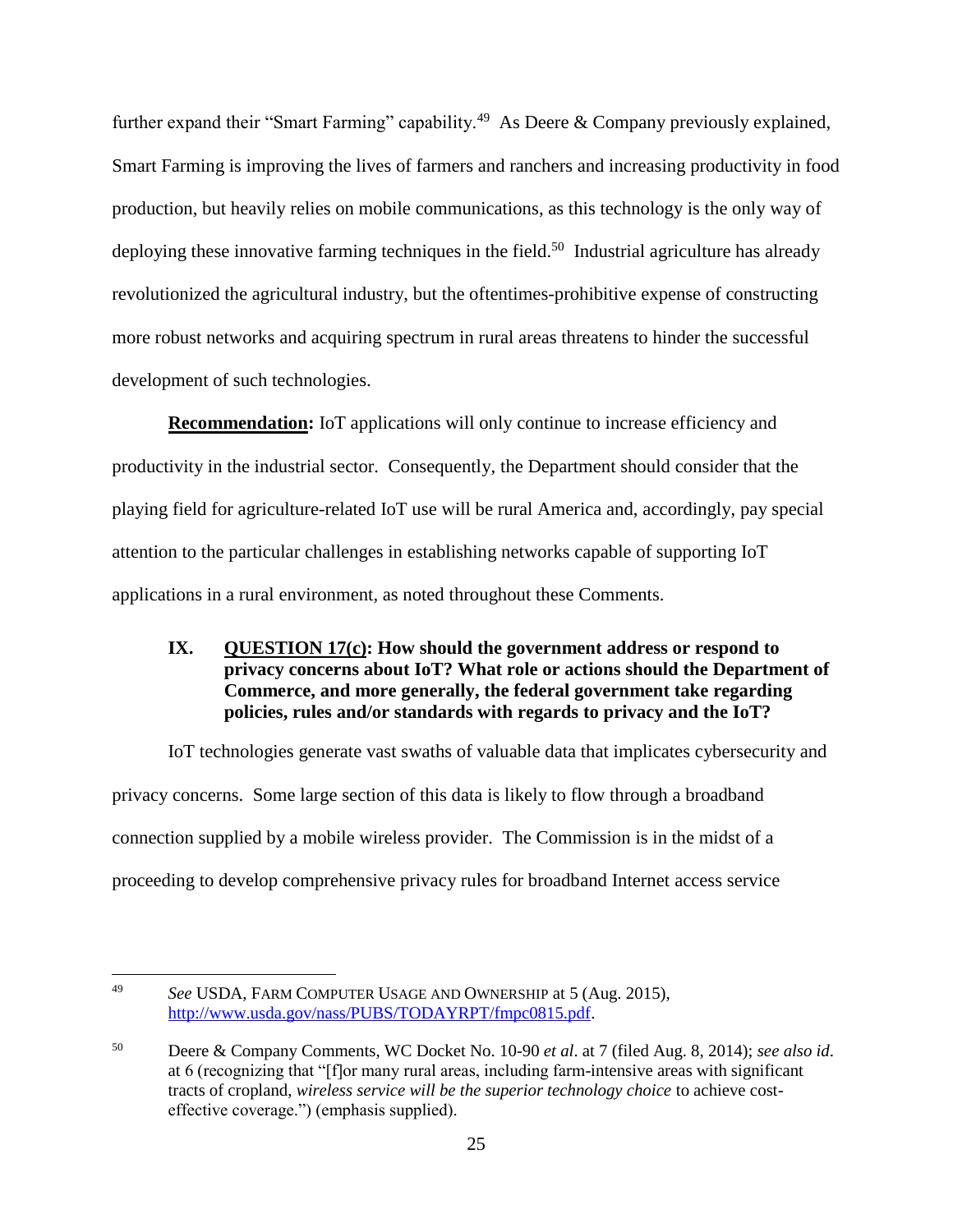("BIAS") providers, including mobile providers. 51 The Commission's *Notice of Proposed Rulemaking* has garnered a great deal of opposition from industry and other government agencies alike. Among other rules, the FCC proposes to widen the scope of consumer information subject to privacy rules to include nearly all information that is "linkable" to a consumer. Further, the FCC proposes introducing a restrictive, burdensome "opt-in, opt-out" regime that threatens to hinder competitive carriers in their everyday operations and pester consumers with persistent requests for permission to protect non-sensitive data. The Privacy NPRM also discusses imposing many unprecedented points of liability for providers such as the need for certain contractual terms whenever ISPs lawfully share subscriber information with a third party, and creating a duty to monitor use of that information. In addition, the FCC proposes to micromanage broadband providers' data security practices through prescriptive rules likely to cut against the public interest while increasing costs for the ISP.

These proposals have the ability to hinder the development and deployment of IoT by diverting funds away from network maintenance, development and deployment. Further, the privacy proposals may place limitations on the means by which broadband providers monetize their networks, making competitive carriers less attractive partners for IoT-related service providers. As currently described in the NPRM, little if any subscriber benefits are guaranteed by the proposals; more likely to result is customer confusion and "notice fatigue." To this end, CCA, along with the American Cable Association ("ACA"), CTIA, National Cable & Telecommunications Association ("NCTA"), and USTelecom, submitted a proposed broadband

<sup>51</sup> *Protecting the Privacy of Customers of Broadband and Other Telecommunications Services*, Notice of Proposed Rulemaking, FCC 16-39 (rel. Apr. 1, 2016) ("Privacy NPRM").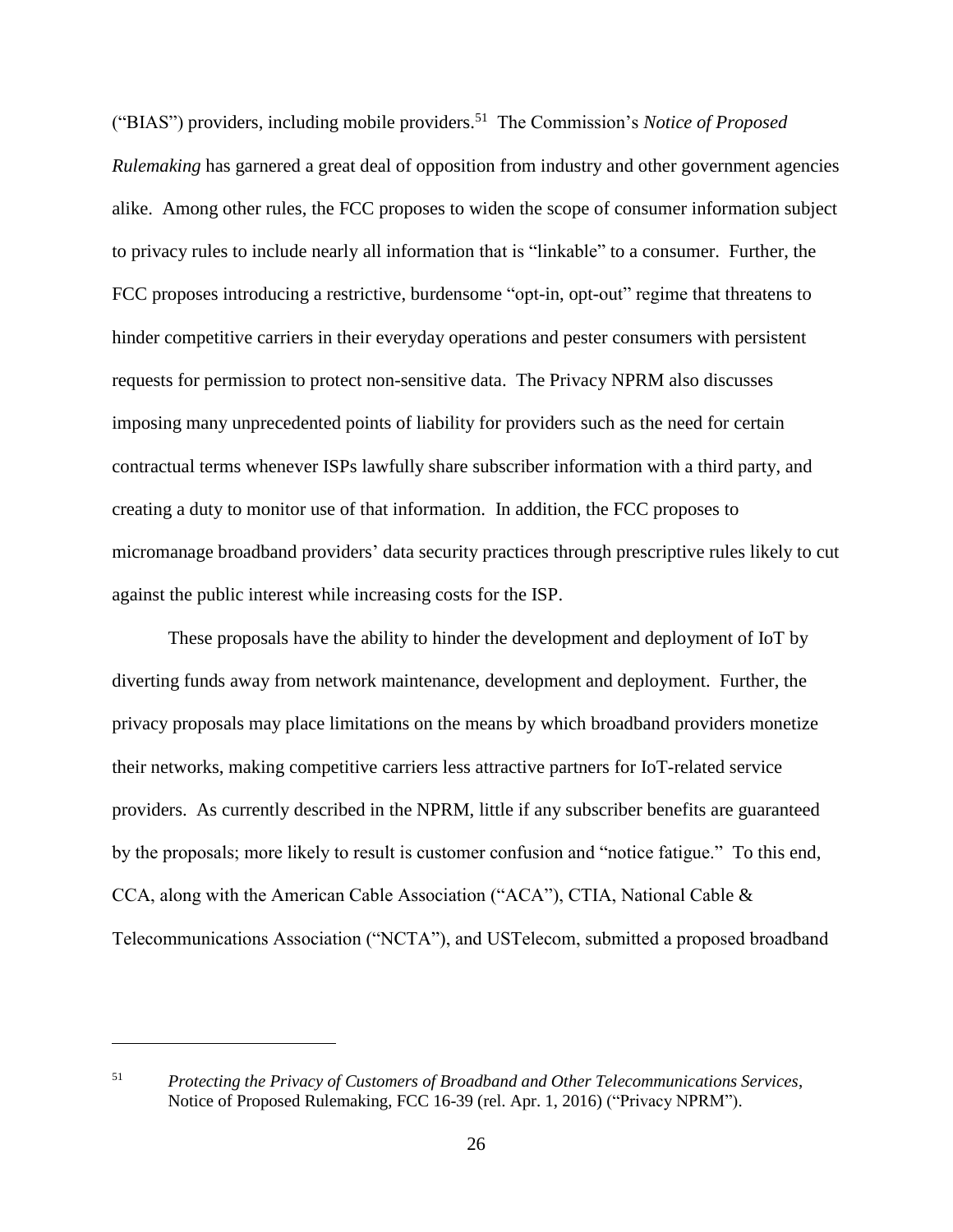privacy framework for the Commission's consideration ("Industry Framework").<sup>52</sup> The Industry Framework, which draws heavily from the Federal Trade Commission's ("FTC") rules and practices, is a "light touch" regime that would protect consumers without hindering the operation of IoT technology which, after all, relies on the free flow and rapid analysis of vast numbers of data points.

More broadly, CCA understands telecommunications technology is a valuable resource that frequently implicates privacy and security threats on an international scale. The United States has an interest in protecting the security of its networks as well as proprietary telecommunications technology; because telecommunications technology like mobile broadband is so deeply embedded in day-to-day life and commerce, even a slight disruption or breach is disastrous. This can be particularly important for competitive carriers, who may need to partner with overseas companies (or companies substantially operating overseas) willing to sell customized telecommunications equipment to carriers lacking scale of the largest nationwide providers. As a result, warranted punitive measures taken against those overseas companies could nonetheless disrupt competitive carriers' networks. Unfortunately, these carriers may lack the resources or ability to quickly turn to another provider to secure, for example, new devices, infrastructure, or software updates. Further, legal fees related to any contractual dispute that might result from consequential harms can be prohibitively expensive. In sum, a competitive carrier's entire business could be jeopardized if the United States places sanctions on an overseas partner without considerations to ensure that telecommunications services will still be available.

<sup>52</sup> *See* Letter from Steven K. Berry, President & CEO, CCA, *et al*., to the Hon. Tom Wheeler, Chairman, FCC, and attached Discussion Paper (March 1, 2016) ("Industry Framework").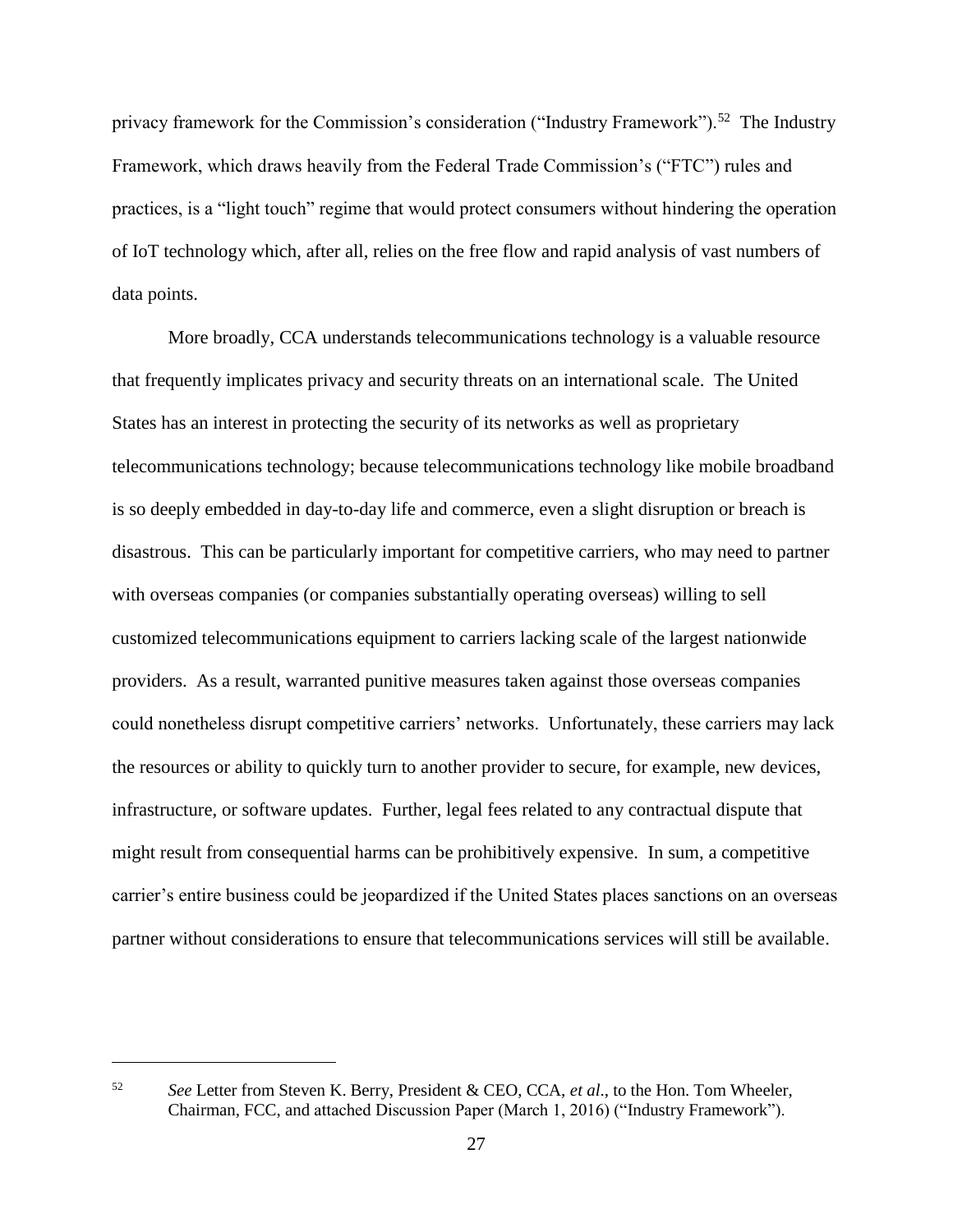#### **Recommendation:**

Rather than proceed down the path described by the Commission, the federal government should encourage privacy policies that are consistent across industries, flexible to carriers, transparent to consumers, and do not impose overly burdensome, expensive and unnecessary regulations upon only a certain sector of the broadband ecosystem. CCA would recommend the Department lend its support to the adoption of the Industry Framework, which would protect customer privacy while enabling subscribers to receive the best service possible from both their IoT devices and mobile broadband ISP.

Even if the Department is not inclined to express support of the Industry Framework, CCA urges the Department and the federal government to encourage close coordination between agencies to develop privacy regimes that are consistent across the whole Internet ecosystem. Subjecting broadband providers to a harsher privacy regime than third parties like Google, as proposed by the FCC, will result in confusion and needlessly onerous compliance burdens. In short, the Department should support any efforts to create a consistent privacy regime across the Internet ecosystem that does not unduly burden broadband providers and confuse consumers.

When sanctions are placed on overseas suppliers, the Department should, if possible, consider the unique position of competitive carriers relying on overseas companies to purchase crucial operational elements. When possible, competitive carriers should be given timely notice of sanctions or punitive measures, as well as a reasonable opportunity to identify and transition to alternative suppliers.

#### **X. CONCLUSION**

<span id="page-29-0"></span>CCA applauds the NTIA for seeking comment on IoT-related issues. CCA and its members intend to be at the forefront of innovation with respect to IoT applications and

28